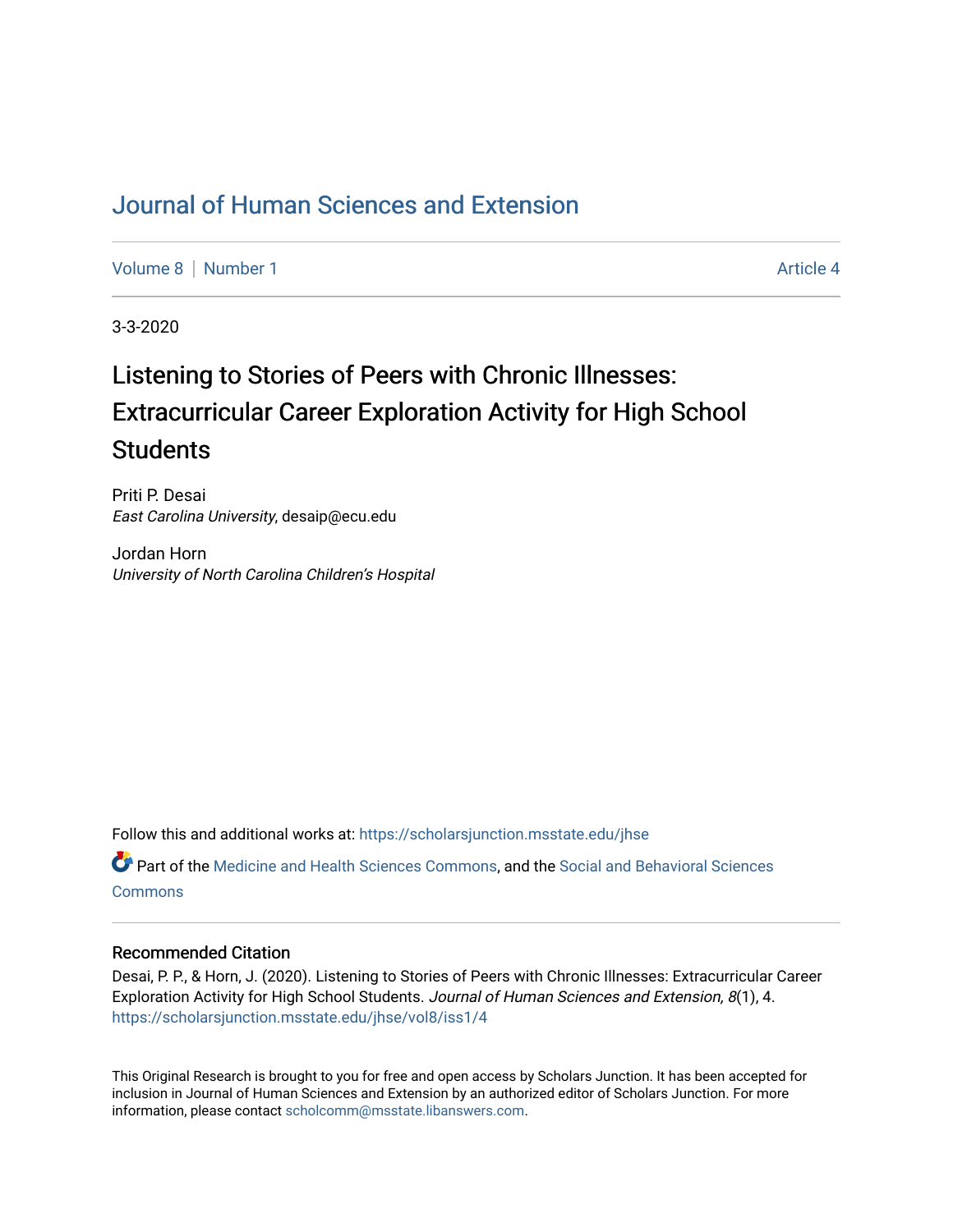# Listening to Stories of Peers with Chronic Illnesses: Extracurricular Career Exploration Activity for High School Students

#### Acknowledgments

The study was supported by a grant from the Office of Public Service and Community Relations, Division of Research, Economic Development, and Engagement, East Carolina University, Greenville, NC 27858. We thank Ms. Jennifer Johnson, Coordinator, Health Sciences Academy, Pitt County Schools, Greenville, NC 27834for her assistance with participant recruitment for HSA students.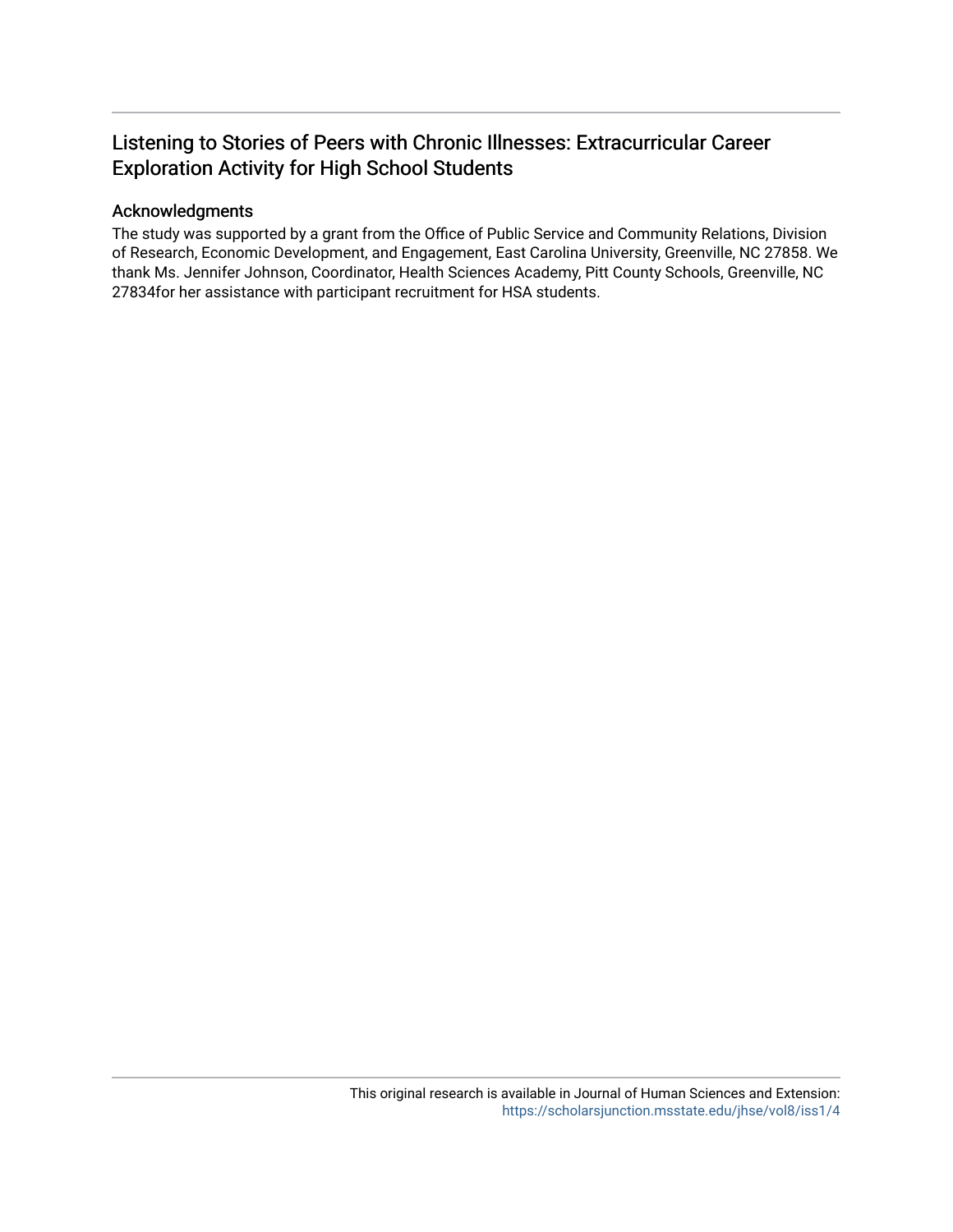# **Listening to Stories of Peers with Chronic Illnesses: Extracurricular Career Exploration Activity for High School Students**

**Priti P. Desai**

*East Carolina University*

# **Jordan Horn**

*University of North Carolina Children's Hospital*

*Using achievement goal theory and positive youth development frameworks, this exploratory study reports findings of an innovative career exploration experience designed for high school student members of a health science academy (HSA). Students interested in healthcare careers (n = 9) completed two different interaction sessions with adolescents living with complex congenital heart defects or acquired heart disease (n = 9). The adolescents with cardiac conditions shared their medical treatment journey and life experiences with their peers using Beads of Courage, a narrative medicine tool, and a journal that guided their reflection. Post-interaction evaluation indicated that HSA participants ranked interacting with peers with cardiac conditions as the third extremely helpful learning experience out of nine options, next to shadowing in a healthcare setting and attending career informational meetings. This activity helped them reach learning outcomes listed by Health Occupation Students of America, such as increased sensitivity toward patients' stories and motivation toward healthcare career choice. Adolescents with cardiac conditions reported appreciation for the opportunity to teach about their healthcare experiences, and this increased their confidence in speaking about their medical treatment journey to others. The youth development technique of peer listening, advancing high school students' career exploration, and providing a platform to share their experience for adolescents with chronic illness merits further exploration.* 

*Keywords:* **y**outh development, health science students, extracurricular learning, adolescents with chronic illnesses, adolescents with complex heart defects

#### **Introduction**

High school is a time of career exploration and planning. As high school students move forward with their academic career, an emphasis is placed on creating goals and career plans. Extracurricular activities can be strategically utilized to maximize these career exploration efforts. Student engagement in such activities can be linked to continuing education after high school and furthering academic success (Lawson & Masyn, 2015). Much of the curricular and

Direct correspondence to Priti P. Desai at desaip@ecu.edu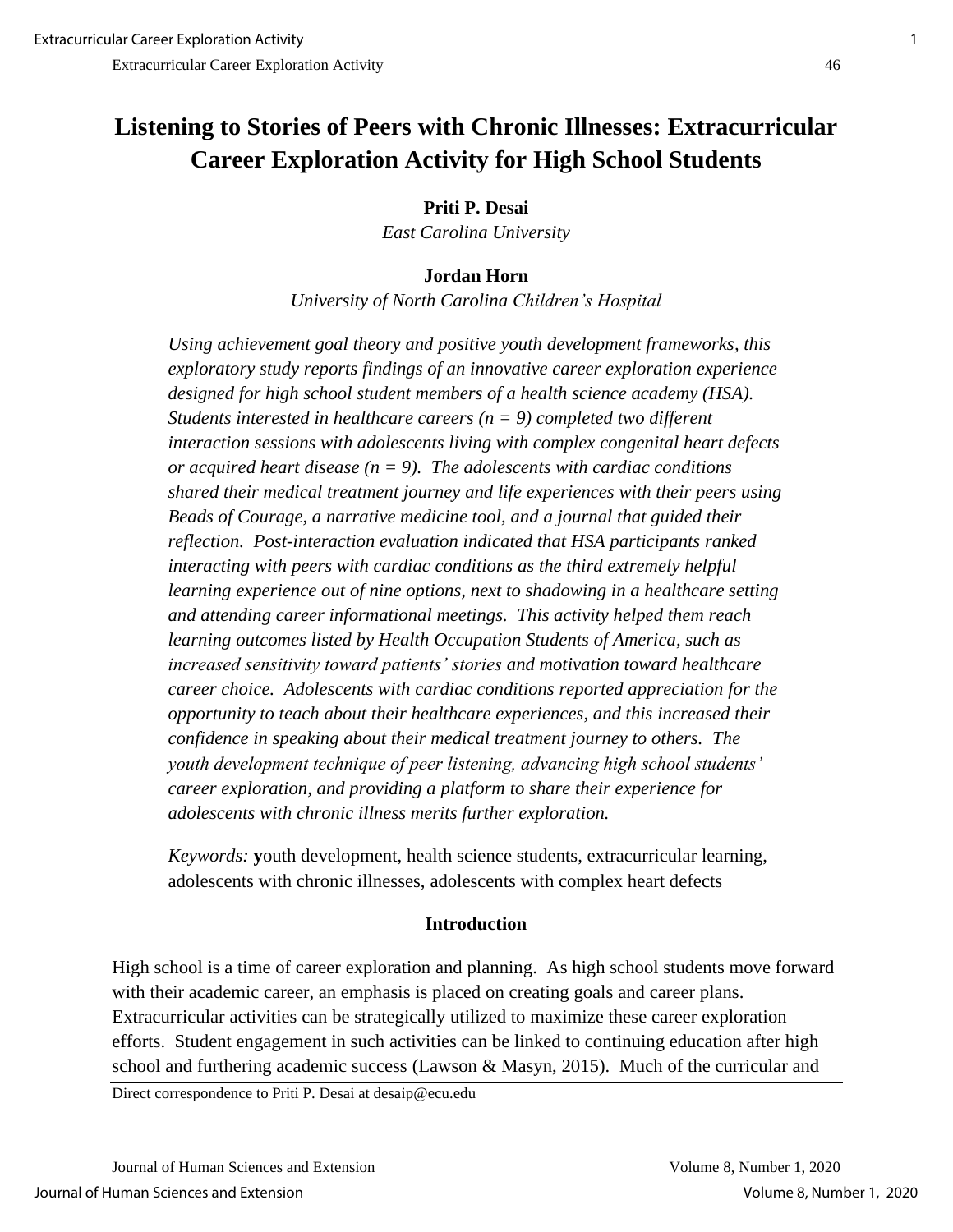extracurricular activities in which students engage are an investment because the skills and knowledge learned through these activities can impact their future careers and lives (Lawson & Masyn, 2015; Swanson, 2002). High school clubs and school organizations offer the opportunity for students to interact with others who share similar interests, receive mentoring and assistance from school faculty, and engage in scholarly activities outside of the classroom (Nwankwo & Okoye, 2015).

This paper reports the investigation of an underexplored career-related activity where high school students interested in healthcare careers learn from interacting with peers living with a chronic illness and listening to their narratives. The rationale for this exploratory study is that high school students may interact with peers with chronic illnesses daily in their classrooms and through other social engagement opportunities, but they may not have the opportunity to learn from their medical treatment journey. Planned interactions with peers who share stories of their unique medical journey allow students interested in a healthcare career the opportunity to better understand the lives and experiences of their peers with chronic illnesses. The experience also creates opportunities for improved listening skills and the development of empathy, which are important for students interested in future healthcare careers. The present research lets students interested in a healthcare career and peers living with a chronic illness interact in a novel structured dyadic manner and reports the findings using outcomes pursued by Health Occupations Students of America (HOSA). To our knowledge, this is the first study that reports this specific type of planned dyadic interaction between these two groups of adolescents, which could have implications for collaboration between high school professionals and psychosocial care providers in pediatric settings toward facilitating positive youth development outcomes.

# **Theoretical Framework**

Achievement goal theory provided a framework for the current study to conceptualize the importance of how an individual understands the learning process, as well as how the context and environment affect learning (Deemer & Ostrowski, 2010). In this theory, the two dichotomous achievement goals of mastery and performance have been identified (Dweck & Leggett, 1988). Our study utilized only the mastery construct, which focuses on learning goals related to task-oriented understanding of concepts. Academic tasks and extracurricular activities can provide meaningful contexts and environments for students to develop competence and continue to improve and master skills. Challenging and novel experiences provide new skills and knowledge, while failures can be conceptualized as opportunities for learning and growth (Deemer & Ostrowski, 2010). Flum and Kaplan (2006) explain that an exploratory orientation describes a situation where school and extracurricular tasks are relevant to students' lives and offer opportunities to build skills and achieve immediate as well as long term goals. This exploratory orientation allows students to process new information, integrate it into their identity, and create meaning from events that are focused on fostering development. Extracurricular activities attended through memberships in high school clubs and organizations provide a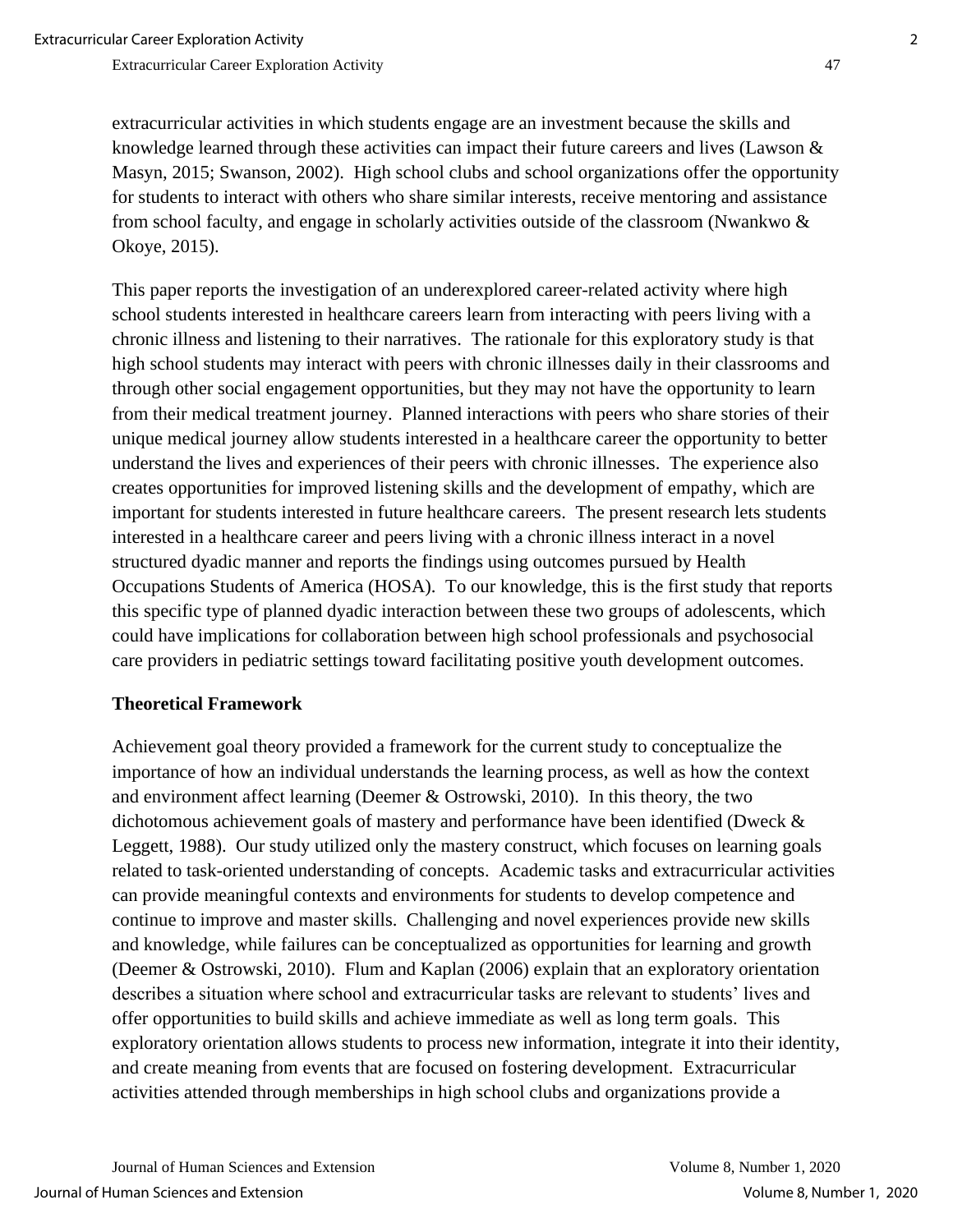Additionally, the positive youth development (PYD) perspective in developmental science (Damon, 2004; Lerner, 2017) suggests that along with individual strengths, there are also resources in the ecology of the youth, within families, schools, neighborhoods, and structured out-of-school activities that can promote positive qualities in adolescents and more desirable outcomes in their later development. The Five Cs model of PYD is recognized as an empirically supported approach to PYD and suggests that when there is an opportunity for alliance between individual strengths and ecological assets that promote healthy development, there is a likelihood for the Five Cs (caring, character, competence, confidence, and connection) to evolve across the course of an individual's development (Årdal, Holsen, Diseth, & Larsen, 2018; Lerner, 2017). Årdal and colleagues (2018) describe the Five Cs as follows: caring (sympathy and empathy for others), character (a moral sense of right and wrong, respect for societal and cultural behaviors, integrity and standards for correct behavior), competence (experienced competence in different life domains, including academic capability, social and interpersonal skills, and cognitive abilities), confidence (an overall positive self- regard, including a positive sense of self), and connection (positive, mutual contributing bonds with people and institutions). In the context of PYD, our study can add to the literature by exploring one learning opportunity that is based on a beneficial relational experience between individuals and their contexts and its feasibility to enhance the Five Cs attributes of adolescents.

#### **Health Occupations Students**

HOSA is an extracurricular organization that serves high school and collegiate students who are pursuing careers in the healthcare field (HOSA – Future Health Professionals, 2017). The mission of HOSA is to "enhance the delivery of compassionate, quality healthcare by providing opportunities for knowledge, skill and leadership development of all health science education students, therefore, helping each student to meet the needs of the healthcare community" (HOSA – Future Healthcare Professionals, 2017, p. 1). HOSA provides a list of career-related exploratory activities, including attending professional informational meetings, engaging with doctors and nurses as guest speakers, attending panel discussions, going on field trips to healthcare facilities, shadowing healthcare professionals, and participating in laboratory-based research (HOSA – Future Health Professionals, 2017). These activities are designed to accomplish several outcomes, including setting goals for lifelong planning, being flexible for possible shifts in career goals, managing basic survival skills, leading and using democratic processes, building self-esteem, raising social intelligence levels, taking pride in accomplishments, developing enthusiasm, maintaining motivation, accepting the spirit of competitiveness, communicating more effectively, and helping others without needing recognition (HOSA – Future Health Professionals, 2017). Local HOSA chapters provide opportunities for student members to build leadership and citizenship skills, develop physical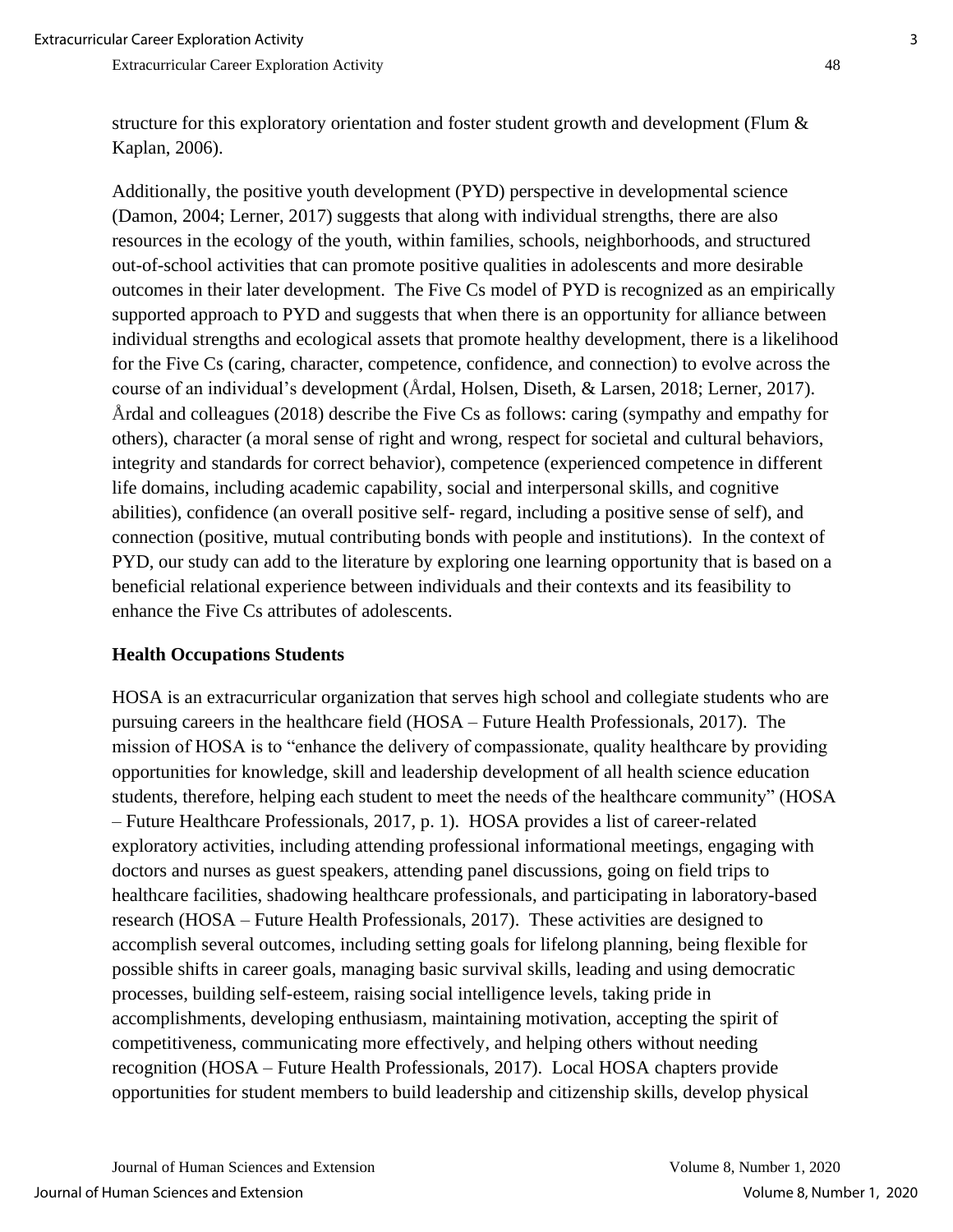and mental wellbeing, and interact with professionals and other students. These clubs plan activities to help student members become more interested in and familiar with healthcare fields, acquire and practice skills such as critical thinking, experience a wider range of opportunities related to healthcare topics, and fine-tune skills that will be beneficial to future employers (Nwankwo & Okoye, 2015). For example, allowing high school students to participate in laboratory-based research provides them with the opportunity to gain understanding and confidence in scientific topics, increase their interest in scientific careers, and enhance their comprehension of the scientific method. While the benefits are numerous, the opportunities are limited because some researchers are hesitant to include a high school student in their laboratories (Harley, 2013).

Active listening skills allow healthcare professionals to keenly listen to an individual's medical treatment journey, which is important as these skills help them to build rapport and connect with patients, as well as fully understand their medical, treatment, and therapeutic needs (Easton & Atkin, 2011). Charon (2001) states that the effective practice of medicine, nursing, and other human service professions entails narrative competence, which requires authentic engagement and the ability to understand and follow up on the stories of others. Patient narratives allow the medical professionals to listen and imagine the experiences that the patient is sharing; this gives the opportunity for medical professionals to empathize with the viewpoint of the patient (Charon, 2001). This empathy is developed during healthcare education as future healthcare professionals learn how to listen to patients tell their stories. Listening authentically can be a means of generating trust, empowering and affirming the patient, and providing the opportunity for the professional to take on another person's point of view momentarily to better understand the patient's experiences (Haigh & Hardy, 2011).

#### **Adolescents with Chronic Illnesses**

Adolescents living with chronic illnesses experience enduring stress associated with extended treatment, recovery, and survivorship; this can contribute to emotional and behavioral problems (Compas, Jaser, Dunn, & Rodriguez, 2012). The impact of illnesses is intensified by stress encountered in other aspects of the adolescent's life. A chronic illness diagnosis can greatly impact an adolescent's development and lead to unique struggles with which the adolescent must cope, including in the school setting. Although they have additional challenges with which to cope, adolescents with chronic illnesses are very similar to their peers in many ways, including the need for guidance and positive influence as they encounter developmental and educational milestones (Suris, Michaud, & Viner, 2004). Thus, it is necessary to understand the ways that adolescents cope with stress to better elucidate processes of adjustment to illness and to develop effective interventions to enhance coping and adjustment (Compas et al., 2012). Medical professionals, school administrators, counselors, and educators can be mindful of these students' challenges and provide therapeutic resources (e.g., journaling, support groups, and specialized coping programs) for opportunities to explore and communicate their unique medical journey.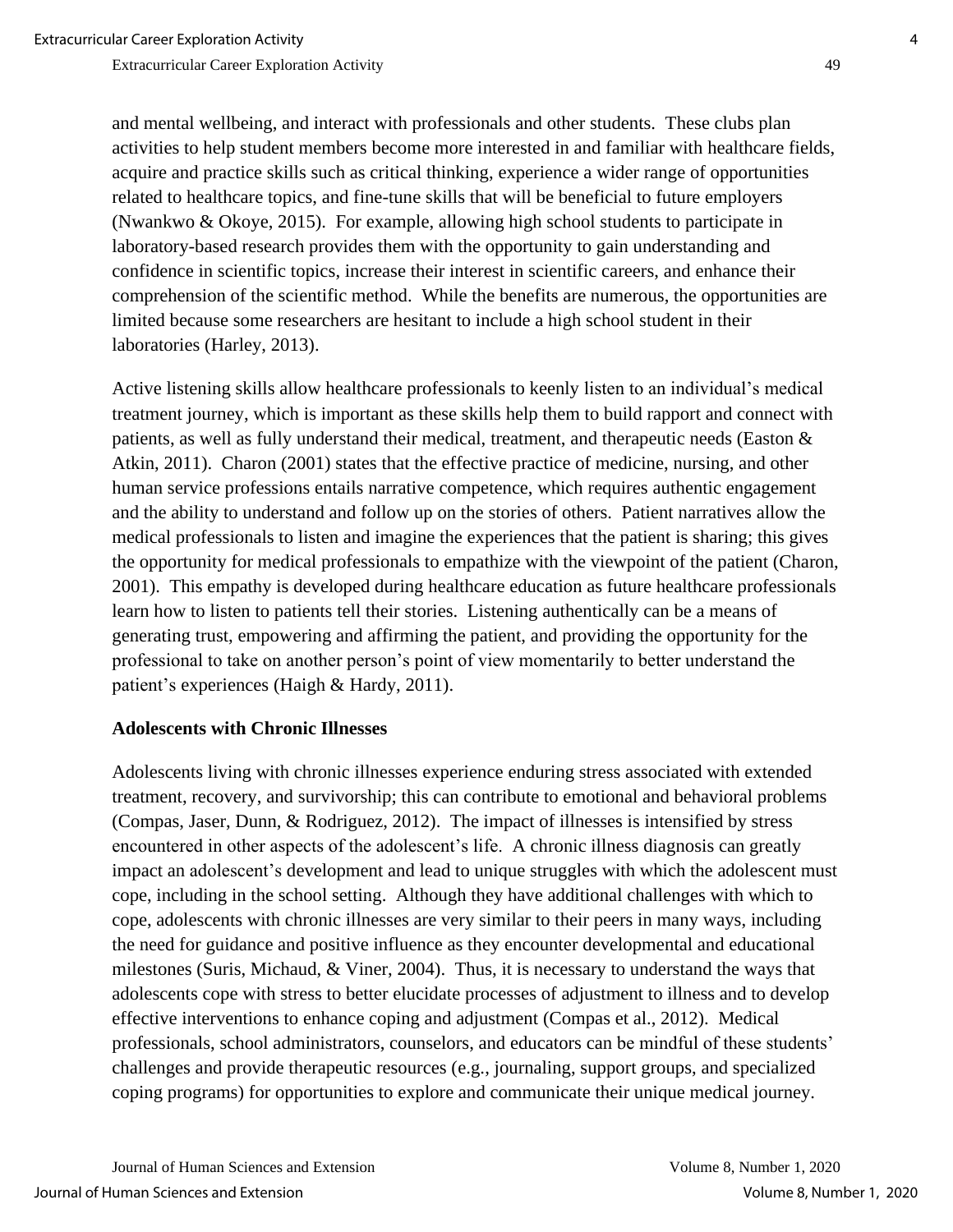Adolescents with chronic illnesses exhibit a variety of communication preferences when talking about their diagnosis and treatment. This preference includes the desire for confidentiality and for the listener to be kind, understanding, and participate in the conversation (Klosinski & Farin, 2015; Shearer, Rempel, Norris, & Magill-Evans, 2013). These communication preferences impact the way adolescents with chronic illnesses interact with others, as well as whether and how much they choose to share the story of their medical treatment journey. Adolescents with complex congenital heart defects (CHD) experience frequent medical interventions, physical differences, activity limitations, social exclusion, feelings of isolation in school, and even bullying (Shearer et al., 2013). They also struggle with a variety of psychosocial and emotional issues such as striving for independence or realizing that their life will be different than peers because of their chronic medical condition (Connolly, Rutkowski, Auslender, & Artman, 2002). High school professionals can encourage adolescents with chronic illnesses to participate in narrative medicine opportunities to support the development of their communication skills and encourage positive self-expression, rather than feeling isolated due to their health condition.

#### **Narrative Expression**

The opportunity to explore and express their medical treatment journey through narrative medicine provides adolescents with chronic health conditions an outlet to express themselves and to learn coping skills. Narrative expression allows for the revelation of a diagnosis and symptoms, as well as offers the listener the opportunity to better understand the experiences of the individual who is sharing their story (Charon, 2004). As a form of narrative medicine, the Beads of Courage (BOC) program provides children and adolescents with chronic illnesses a unique tool for owning and sharing their medical treatment journey with others. In this program, the individual with a chronic illness is enrolled as a BOC member and receives a specific type of bead for each medical procedure or treatment milestone determined by a bead journal- guide (Beads of Courage, 2015). For example, a BOC member receives a black oval bead for every needle stick, a light green oval bead for radiological procedures, a yellow oval bead for every overnight stay in the hospital, a silver square bead with a heart for a cardiac surgery, or a fishshaped bead for a transfer to a different medical unit or hospital. Thus, each BOC member creates his or her unique bead strand relevant to his or her unique medical journey and now has a tangible tool to help visualize and narrate his or her story. Additionally, journaling is another effective psychosocial intervention for individuals with chronic illnesses. Reflective journaling about emotional topics can help individuals cope with both psychological and physical healing during their medical treatment journey (Delamare, 2014).

#### **Current Study**

In this paper, we report how Health Science Academy (HSA) students interested in a healthcare career and adolescents living with heart disease experienced the process of shared engagement. For the current study, our approach capitalized on the strengths of HSA students' motivation for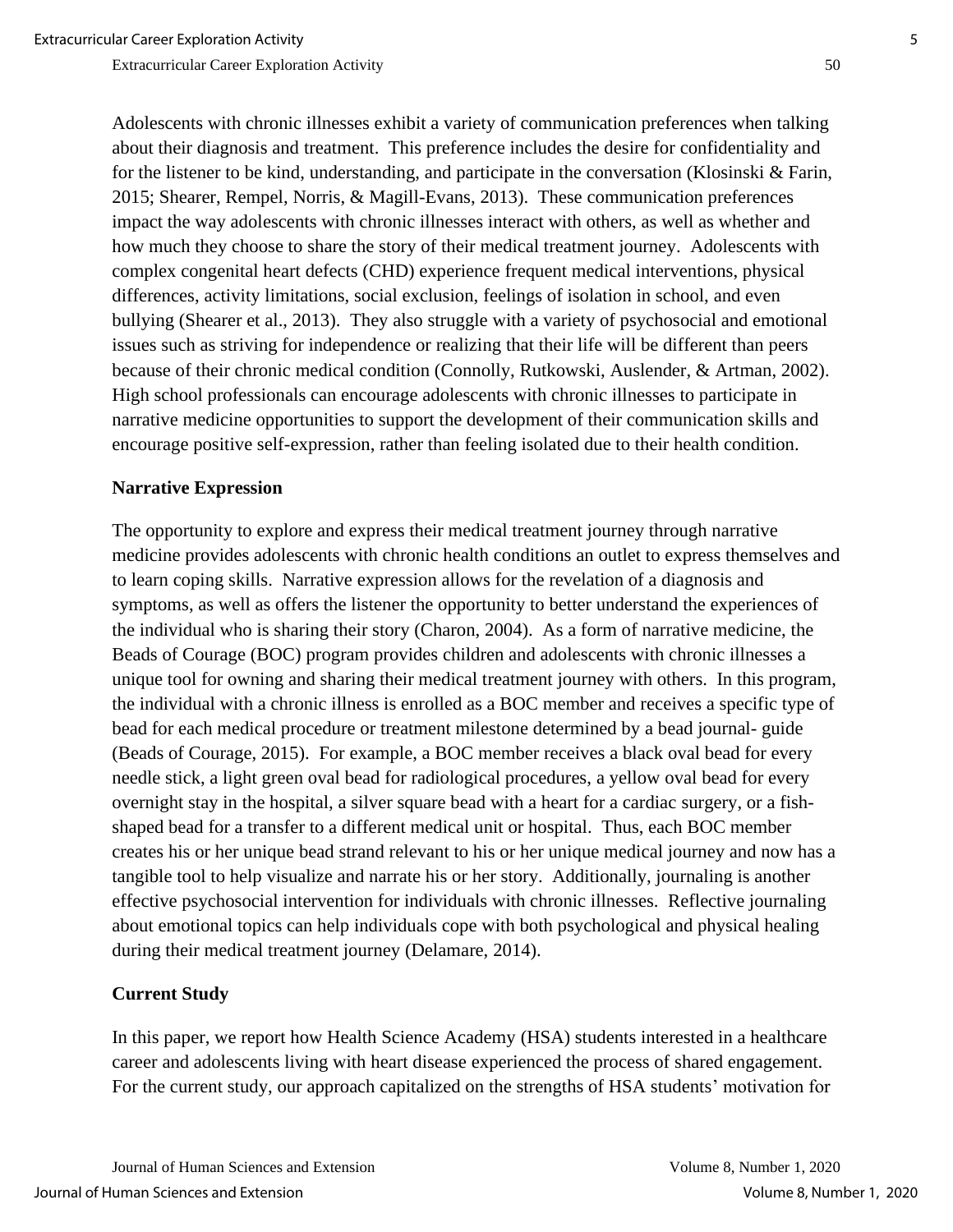learning and matched it with the opportunity to provide adolescents with chronic illnesses an outlet to share their healthcare journeys by using their BOC strands and a reflective journal. This PYD process involved reciprocally influential relations and engagement between both sets of youth to promote their development (Lerner, 2017).

This study's research questions are as follows: (a) Is planned interaction between a health sciences student and a peer with chronic illness deemed helpful for HOSA healthcare careeroriented learning outcomes? (b) What can high school students interested in a healthcare career learn from interacting with peers with a chronic illness such as congenital or acquired heart disease? (c) How do adolescents with heart disease describe the experience of sharing their medical treatment journey with high school peers during a structured dyadic interaction session?

#### **Methods**

The institutional review board of East Carolina University approved this study. This community-engaged research consisted of a collaborative partnership between academic researchers and the community working together for mutual benefit (Ross et al., 2010). The partnership entities were a child life department in a children's hospital, the Health Sciences Academy, and the researchers. This study is part of a three-phase study examining how retrospective enrollment in the BOC program could be helpful for adolescents with heart disease as they are learning to integrate their experience of living with their chronic health condition. Only the components pertinent to the current study are reported in this paper. We collected the HSA students' data during the second phase, and we collected the data regarding the dyadic exchange experience of adolescents with heart disease during the third phase of the study. We obtained appropriate parental consent and adolescent assent from each respondent.

#### **Participants**

Participants in this study included two separate groups of adolescents. The first group consisted of a convenience sample of nine (2 males, 7 females) high school students between 16-18 years old. To be eligible for the study, high school students had to be leadership members of the regional Health Science Academy (HSA) and be interested in healthcare careers. To recruit participants, the HSA program coordinator informed 19 eligible students about the study by mailing study information to their home. Individuals interested in participating in the study were requested to inform the HSA program coordinator, who then compiled the list and provided the list of confirmed participants to the researchers. The nine participants came from three different high schools within a public school district in eastern North Carolina. These students were sophomores  $(n = 1)$ , juniors  $(n = 3)$ , and seniors  $(n = 5)$ . The students' racial/ethnic backgrounds were African American/Black (*n =* 5), Asian Indian (*n =* 1), and White (*n =* 3). Key participant characteristics are reported in Table 1. All HSA participants reported that they were also members of HOSA, as well as other organizations (e.g., the Red Cross), or were involved with other opportunities such as volunteering or shadowing in a clinical setting.

Journal of Human Sciences and Extension Volume 8, Number 1, 2020 Journal of Human Sciences and Extension Volume 8, Number 1, 2020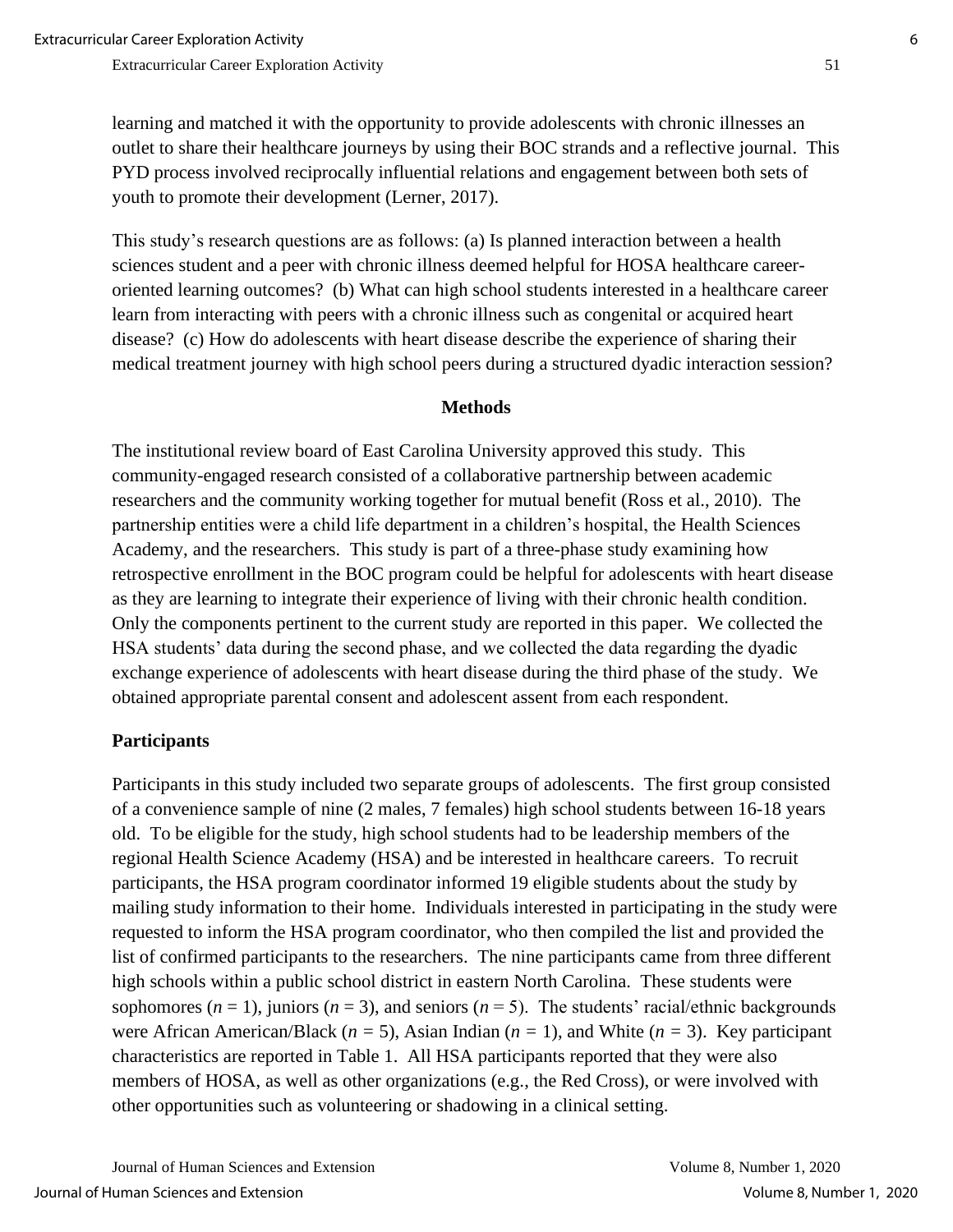|                       |               | Age in | Grade     |                                             |
|-----------------------|---------------|--------|-----------|---------------------------------------------|
| <b>Participant ID</b> | <b>Gender</b> | Years  | in School | <b>Future Healthcare Career Aspirations</b> |
| HSA <sub>P1</sub>     | Female        | 18     | 12        | Geriatric Physician                         |
| HSA P <sub>2</sub>    | Female        | 18     | 11        | <b>Pediatric Clinical Nurse</b>             |
| HSA <sub>P3</sub>     | Female        | 16     | 10        | Pediatrician                                |
| HSA P <sub>4</sub>    | Female        | 18     | 12        | <b>Specialized Nursing</b>                  |
| HSA <sub>P5</sub>     | Male          | 17     | 11        | Pharmacist                                  |
| HSA P6                | Female        | 17     | 12        | Pediatric Nurse                             |
| HSA <sub>P7</sub>     | Male          | 17     | 12        | Physical Therapist and Athletic Trainer     |
| HSA P8                | Female        | 17     | 12        | Labor and Delivery Nurse Practitioner       |
| HSA P <sub>9</sub>    | Female        | 16     | 11        | Pediatric Cardiologist                      |

*Table 1. Health Science Academy (HSA) - Participant Demographic Characteristics (n = 9)*

The second group of participants consisted of a convenience sample of nine (4 males, 5 females) adolescents between 13-18 years old who are living with a congenital heart defect (CHD) or acquired heart disease. Key participant characteristics of these adolescents are reported in Table 2.

*Table 2. Adolescents with Heart Disease - Participant Demographic Characteristics (n = 9) and Dyadic Interaction Partners* 

|            |        | Age in       | <b>Grade in</b> |                                                                                | <b>Dyadic Interaction</b> |
|------------|--------|--------------|-----------------|--------------------------------------------------------------------------------|---------------------------|
| Pseudonym  | Gender | <b>Years</b> | <b>School</b>   | <b>Heart Disease Diagnosis</b>                                                 | <b>Partners</b>           |
| AG         | Female | 17           | 11              | Single ventricle; 100%<br>pacemaker dependent                                  | HSA P7, HSA P9            |
| Ronaldo    | Male   | 13           | 8               | Pulmonary Atresia                                                              | HSA P2, HSA P3            |
| Daddy      | Male   | 17           | 12              | Catecholamine-induced<br>ventricular tachycardia,<br>implantable defibrillator | HSA P9, HSA P5            |
| Swag       | Male   | 13           | 8               | Dextrocardia                                                                   | HSA P4, HSA P1            |
| David Benz | Male   | 16           | 10              | <b>Tetralogy of Fallot</b>                                                     | HSA P1, HSA P3            |
| Diva       | Female | 14           | 8               | <b>Hypoplastic Left Heart</b><br>Syndrome, pacemaker                           | HSA P6, HSA P8            |
| Alexis     | Female | 13           | 8               | <b>Tetralogy of Fallot</b>                                                     | HSA P2, HSA P8            |
| Lucy       | Female | 18           | 12              | Hypertrophic<br>cardiomyopathy                                                 | HSA P7, HSA P4            |
| Dramatic41 | Female | 13           | 8               | Heart aneurysm                                                                 | HSA P5, HSA P6            |

*Note:* Adolescents with heart disease chose a pseudonym for themselves during the first session which they utilized throughout the research process. These are not their actual names.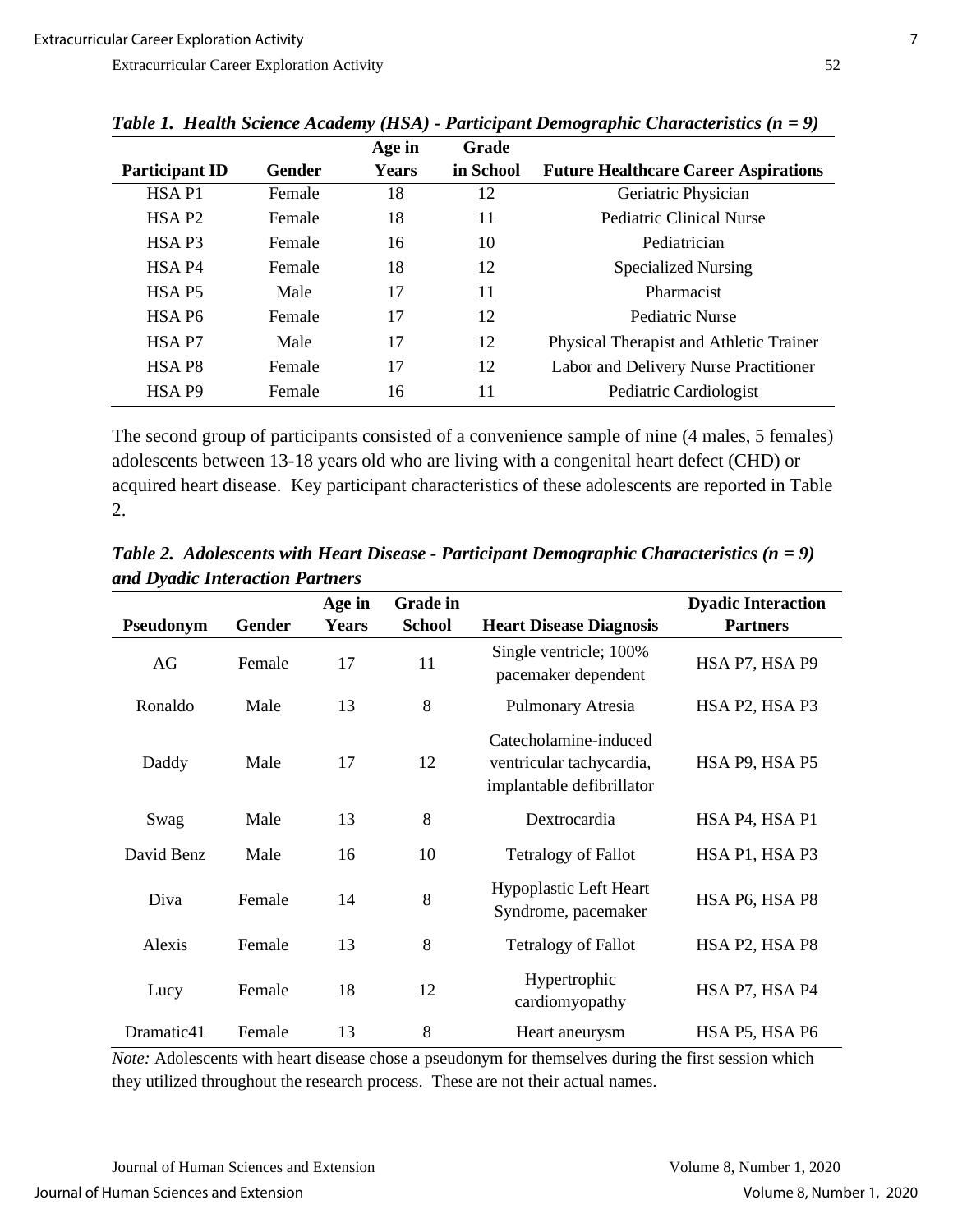To be eligible for the study, these adolescents had to have a diagnosis of a complex CHD or other heart disease acquired during childhood, must have been treated as an inpatient at our study's partnership hospital within the past five years as was verified by their child life specialist, and must have attended a specific camp for children with complex cardiac diagnoses. For the remainder of the paper, we refer to our participants as adolescents with heart disease, which includes both those with complex CHD or heart disease acquired in childhood. The camper list was used to recruit adolescents with heart disease. We mailed study information to the homes of 15 eligible participants, made follow up phone calls to answer further questions, and confirmed interest in study participation. This method resulted in a sample of nine participants. These adolescents were in high school ( $n = 4$ ), and middle school ( $n = 5$ ). Their racial/ethnic backgrounds were African American/Black ( $n = 3$ ) and White ( $n = 6$ ).

# **Procedures**

To provide the context for the current study, we are briefly listing all three phases of the larger study. In the first phase, we retrospectively enrolled adolescents with heart disease as Beads of Courage members, during which they received their beads to signify their unique medical journey milestones. One parent of each adolescent was actively involved in this step.

During the second phase, which was conducted three weeks after phase one, these adolescents with heart disease interacted with HSA students and used their BOC beads strands and a journal to share their medical journey and story of living with heart disease. Participants met in a large conference room located on the researchers' university campus. The HSA participants completed two sessions of dyadic interactions where they were paired with a different adolescent with heart disease for each session (see Table 2). Each session lasted approximately 40 minutes. To encourage candid discussion, these interactive sessions were not audio recorded. Hence, there is no transcript available for these interactive sessions. The HSA participants were instructed to listen to their peers with heart disease and to ask questions of interest about their diagnosis, their medical treatment journey, experiences of living with a heart disease, and the significance of their beads. The adolescents with heart disease were instructed to share their unique medical treatment journey to the extent they felt comfortable. They used their BOC strands and the companion reflection journal developed by the researchers which served as a concrete memory trigger when sharing meaningful events of their medical treatment journey. The journal provided 14 open-ended reflection sections which encouraged self-exploration in conjunction with their BOC. For example, journal topics included prompts related to living with a cardiac diagnosis, hospital and clinic visits, treatments and procedures, and thoughts about using BOC. The first author, a certified child life specialist with extensive work experience with children and adolescents with heart disease, was present during the facilitated dyadic interactions. She was available to provide support if any adolescents with heart disease became distressed when discussing their treatment journey. Per the research protocol, one parent of the adolescent with CHD remained seated behind the adolescent during the interactive sessions. The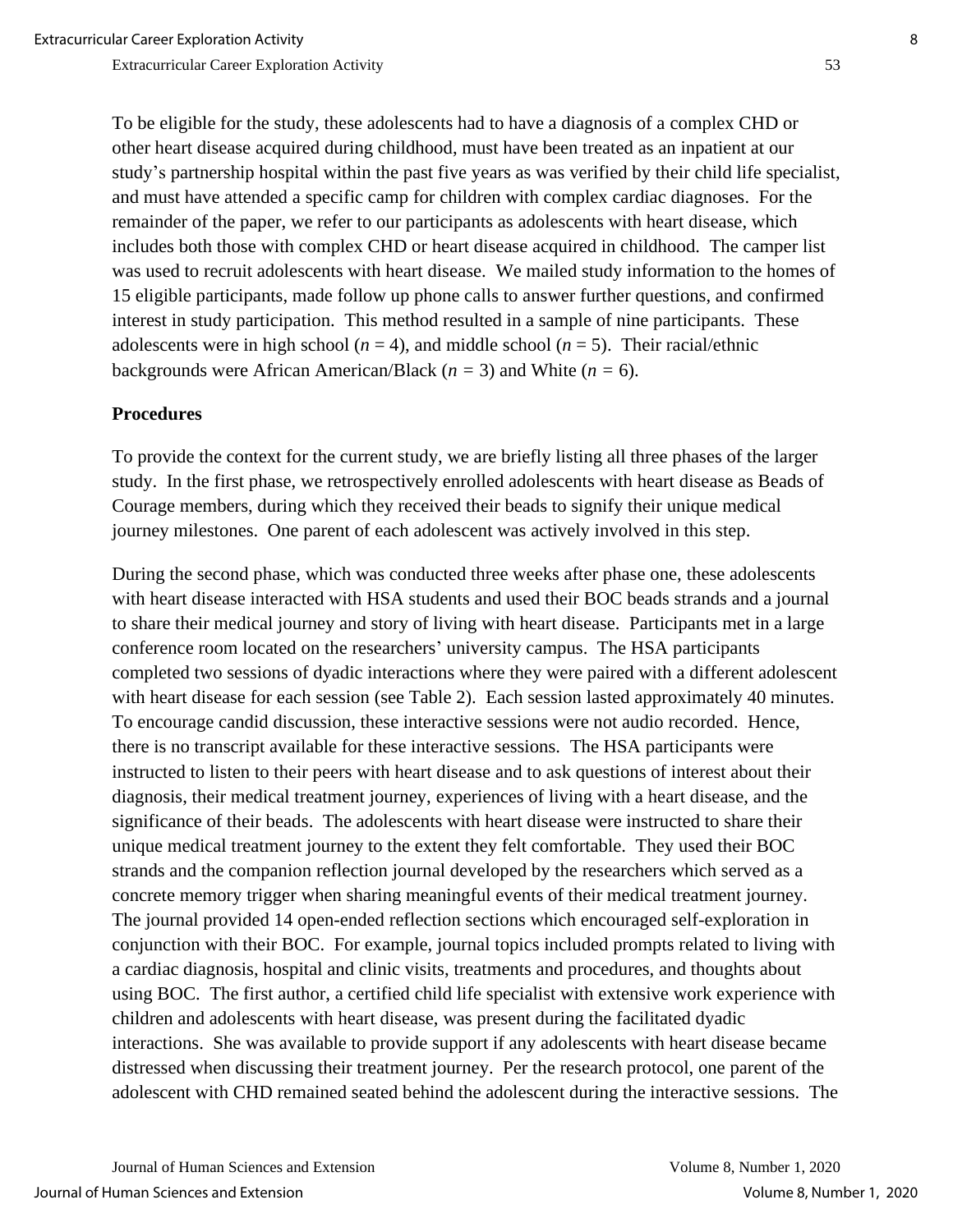story.

Extracurricular Career Exploration Activity 54

To evaluate their extracurricular learning experience, the HSA students completed a questionnaire titled, "HSA Student Feedback of Dyadic Peer Interaction Activity," immediately after listening to two different stories of the medical treatment journey and life experiences of adolescents with heart disease. Both sets of participants received a \$25 gift card for a general department store for their time and effort in participating in this research study.

In the third phase, using a semi-structured interview tool titled "Experience with Retrospective Enrollment in the Beads of Courage Program," we interviewed the adolescents with heart disease regarding their entire BOC experience. During this interview, two questions specifically pertained to describing their experience of talking with the HSA peers: "What did you feel when telling your peer about your heart condition and medical treatment journey using your beads?" and "Did the beads and the journal help you process your thoughts about your medical treatment journey and do you think it helped when you talked with your peers?" The interviews were audio recorded. The second author repeatedly listened to the interviews and manually transcribed them verbatim. Another research team member listened to the interviews and verified the accuracy of these transcriptions.

# **Measures**

We developed the HSA Student Feedback of Dyadic Peer Interaction Activity questionnaire after carefully reviewing HOSA's handbook. The handbook outlined typical activities provided to student members, proposed learning outcomes that HOSA aims to help student members reach, and information regarding how these activities and outcomes are interconnected (HOSA – Future Healthcare Professionals, 2017). Three subject experts (one HSA coordinator, and two social sciences faculty members who have prior experience working with youth) reviewed the tool to establish content validity. This nine-item questionnaire included four close- and five open-ended questions. The four closed-ended questions included (a) perceived helpfulness of prior participation in HSA initiated activities toward preparing for a healthcare career, (b) perceived helpfulness of their experience with this current research, (c) an indication of which healthcare professionals they have previously interacted with in a one-on-one setting, and (d) a report of which of the nine adapted HOSA outcomes they experienced due to their recent interactions with adolescents with heart disease. Using a standard Likert-type scale  $(1 =$  extremely helpful,  $2 =$ very helpful,  $3 =$  somewhat helpful,  $4 =$  slightly helpful,  $5 =$  not at all helpful), participants rated their perceived level of helpfulness of participating in the nine typical learning opportunities provided through HOSA, as well as the current experience of listening to medical treatment journey stories of peers with heart disease. We provided HSA students with a list of the typical learning outcomes for HOSA programs and asked them to check all that applied to their current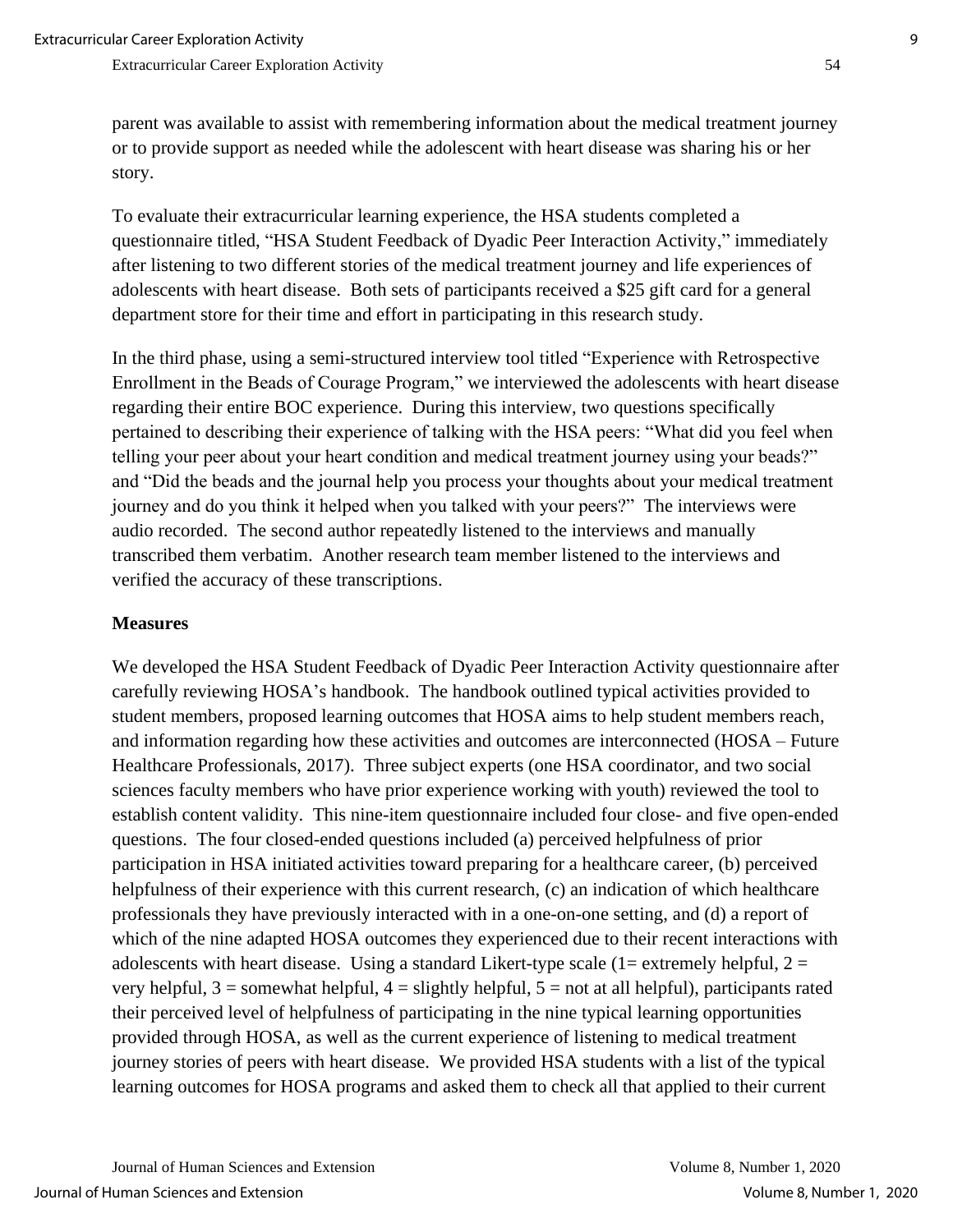experience of listening to peers' medical treatment journey and experience living with heart disease. The remaining five open-ended questions asked about healthcare club membership, their feelings about interacting with a peer with heart disease, what they learned because of interacting with a peer with heart disease, their understanding of the BOC program, and any additional feedback about their experience interacting with an adolescent with heart disease.

We also developed the semi-structured interview tool used to interview the adolescents with heart disease. Although for this study, we only used data from two interview questions, we are providing a brief description of the tool. The overarching question for the interview was, "Can you tell me what it was like for you to become a member of the Beads of Courage program?" There were 17 subquestions, which we used as further probes to encourage the adolescents with heart disease to share their experiences of receiving their BOC. Examples of these questions ranged from inquiring about what they learned regarding their unique medical treatment journey by being enrolled in the BOC program, to if they planned to use their beads in the future and, if so, in what ways.

# **Data Analysis**

We analyzed the quantitative and qualitative data. We calculated the frequencies for the numeric items on the survey. Guided by van Manen's (1984) highlighting approach, both researchers independently completed content analysis of the open-ended responses from HSA participants and of the relevant interview responses from the participants with heart disease. We reviewed the data several times to understand participants' responses to discern potential themes. We extracted significant statements from the data, eliminated duplications, and used illustrative quotes to describe the results. By using analytic coding, we identified a recurrence of themes regarding what and how the participants experienced meaning in their interaction. We compared the themes and resolved any discrepancies in the interpretation.

#### **Findings**

A commonality in the responses of both sets of adolescents was their acknowledgement that this dyadic interaction opportunity was mutually beneficial. This section describes the learning achieved by HSA students in terms of HOSA based outcomes, as well as insights gained into the life of peers living with heart disease. This section also briefly provides insights from adolescents with heart disease regarding their experience of sharing their medical treatment journey with high school peers.

#### **Learning Achieved by HSA Students during Current Study Participation**

**Overall HOSA related learning outcomes.** Of the nine learning experiences typically provided through HOSA, which were explored in the HSA student questionnaire, shadowing in healthcare settings was perceived as extremely helpful by all nine (100%) of HSA students. Attending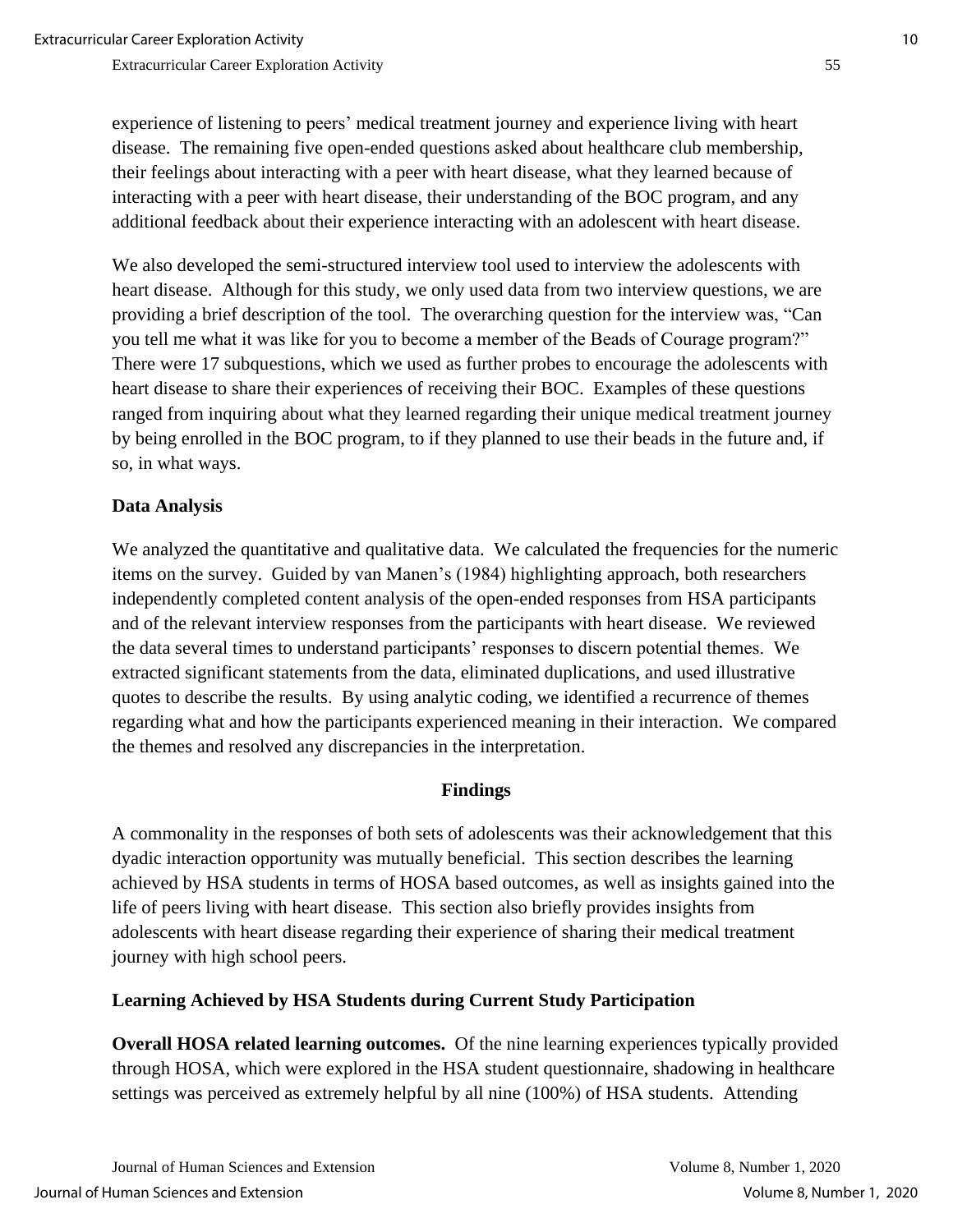career informational meetings was rated as extremely helpful by seven (77.78%) students. Notably, along with field trips to healthcare facilities, the learning experience of interacting with a peer with heart disease, which was designed for this research, was rated as extremely helpful by six (66.67%) HSA students. Other HOSA activities rated as extremely helpful by HSA students were observing in healthcare settings ( $n = 4, 44.44\%$ ); attending panel discussions, listening to guest speakers, or participating in competitive events (*n =* 3, 33.34%); and lab-based experiences or project participation (*n =* 2, 22.22%).

Additionally, like learning from interacting with peers with a chronic illness, HSA students reported prior participation in other comparable interaction-oriented learning opportunities typically offered through HOSA activities with a variety of healthcare professionals. These included nurses ( $n = 9$ , 100%), doctors ( $n = 5, 55.56\%$ ), psychosocial service professionals, such as social workers and chaplains ( $n = 3, 33.34\%$ ), and other healthcare professionals, such as physical therapists and occupational therapists  $(n = 6, 66.67\%)$ . Participants compared the value of their current learning experience to other HOSA-based interaction-oriented opportunities. For example, HSA P1stated,

It was a very different experience. I am familiar with interacting with health professionals who explain diseases scientifically; however, hearing a patient describe their personal experience was insightful. Listening to someone my age describing the procedures and hospital visits they had to go through made the disease seem very real, which is something that I did not feel or experience while shadowing at the hospital.

To frame the experience of listening to the medical treatment journey of peers as a meaningful learning experience, the authors adapted HOSA's list of possible outcomes (HOSA – Future Health Professionals, 2017) and explored which of these outcomes were achieved. Of note, all nine HSA participants reported that the experience of interacting with a peer with a chronic illness helped them realize that they have a realistic healthcare career goal. This experience emphasized for them that one needs the ability to communicate effectively and increase their sensitivity to patients' stories and medical treatment journeys. It reaffirmed their belief in the purpose of healthcare services and helped them to understand that everyone is important in his or her own right and deserves to be treated with respect and love. Also, as a result of this experience, eight (88.89%) participants felt a sense of self-esteem, developed enthusiasm, and maintained motivation regarding their healthcare career choice. Several HSA participants (*n =* 7, 77.78%) were reminded to be flexible for possible career plan changes. Notably, of the ten possible outcomes that they could have experienced because of participating in this research, six (66.67%) HSA students reported that they experienced all ten possible outcomes, while three (33.34%) reported experiencing at least eight outcomes. Overall, two thirds (*n* = 6, 66.67%) reported that this experience of interacting with a peer with heart disease was extremely helpful; one third  $(n = 3, 33.34\%)$  reported that the experience was very helpful.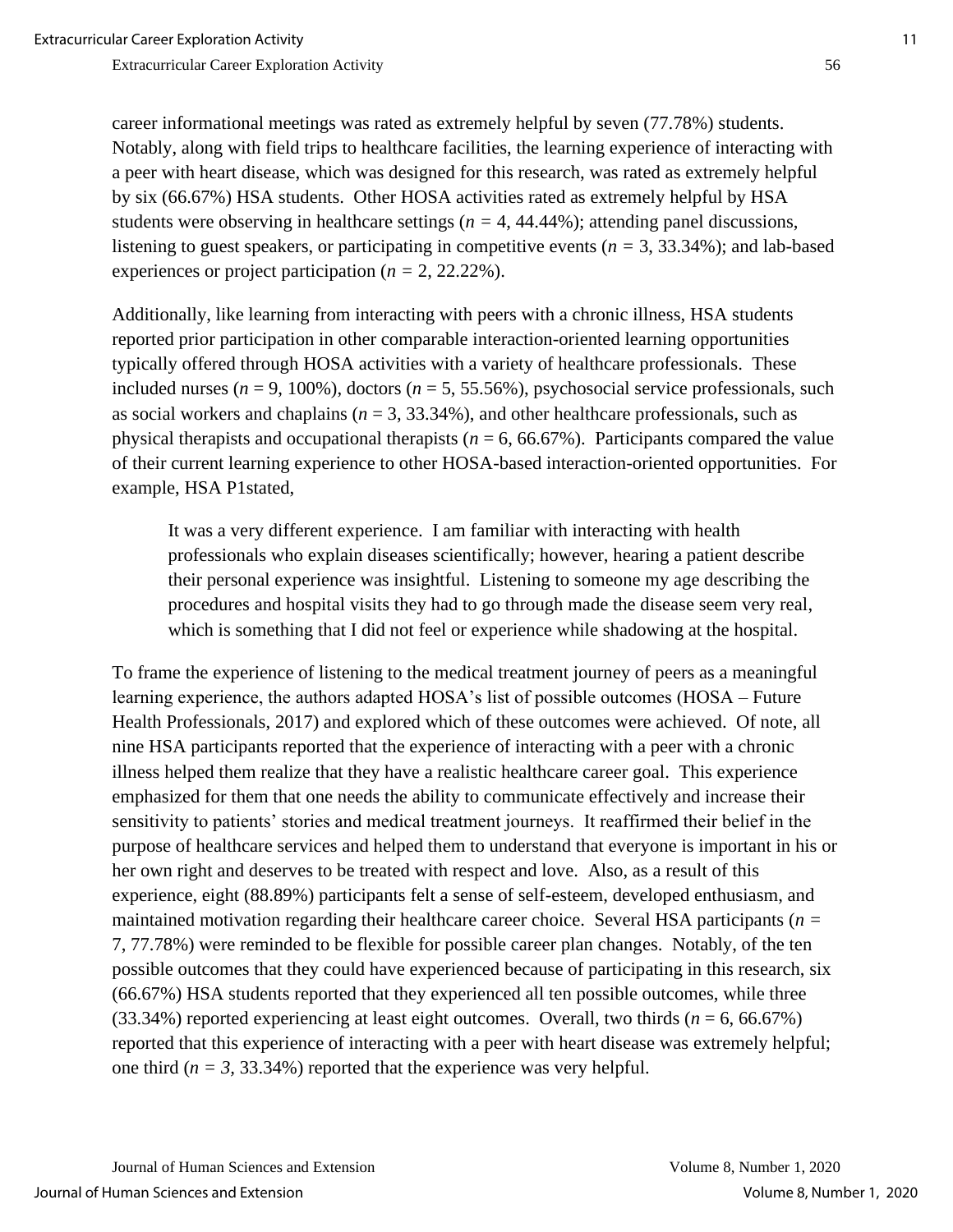Finally, some participants reported confirmation of future career choices. For example, HSA P6 explained that "this experience made me more firm on my choice to become a pediatric nurse," and HSA P9 stated that her experience "made me more confident in my goal which is to be a pediatric cardiologist."

**Learning about peers' life experiences related to living with heart disease.** Analysis of open-ended responses of HSA participants regarding first-hand understanding of the life experiences of peers with heart disease as a result of interacting with them revealed four themes: (a) learning about the physical limitations that are a result of complex CHD, (b) understanding the unique aspect of each persons' medical treatment journey, (c) experiencing empathy regarding suffering and resiliency associated with heart disease in adolescents, and (d) gaining new knowledge about heart anatomy or treatment for CHD. Several participants learned that individuals with complex CHD have various levels of physical limitations depending on the type of heart defect. For example, HSA P6 explained, "one may be able to participate in school sports while the other can't. One may miss a large amount of school time while the other doesn't. I was fortunate enough to experience this wide range during my interaction today." HSA P5 stated that "some people with heart defects can play sports but they have to be extra careful on what they do." When discussing suffering and restrictions, HSA P1 articulated, "patients with heart defects must suffer through a lot more than healthy people because of their disorder."

The participants also reported that they learned about the unique nature of each person's treatment journey. HSA P4 articulated how "it's all a journey; each person will have a different unique and special experience." HSA P7 realized the resiliency of his peer with heart disease. He stated, "even through being in the ICU, intubated, on the ventilation, being told they might die, and so on, they can still smile." Insightfully, participant HSA P2 realized that "[the adolescents with heart disease] didn't let their diagnosis stop them and prevent them from living," while HSA P4 stated that "interacting with my peers who have this disease opens up my mind to see how they may have a disease, but it doesn't define them." Several participants reported increased empathy, such as HSA P4 who learned, "how it affected [my peer with heart disease] socially and mentally," and HSA P9 hoped that these adolescents with heart disease would, "get a chance to share their stories with their peers because people deserve to know how strong they are."

Many participants reported new knowledge of heart anatomy and treatment procedures for heart defects. For example, HSA P3 realized that "the peers were born with a certain [heart] defect," which shows her understanding that CHD is typically a congenital birth defect. HSA P7 also explained how he learned that, "they have pacemakers to help their heart continue to beat." HSA P9 described her new understanding of defibrillators and "the amount of pain associated with the shock." She stated that she "never knew that these were necessary for treatment of tachycardia." Responses of two HSA students revealed some inaccurate understanding of heart function and treatment intentions.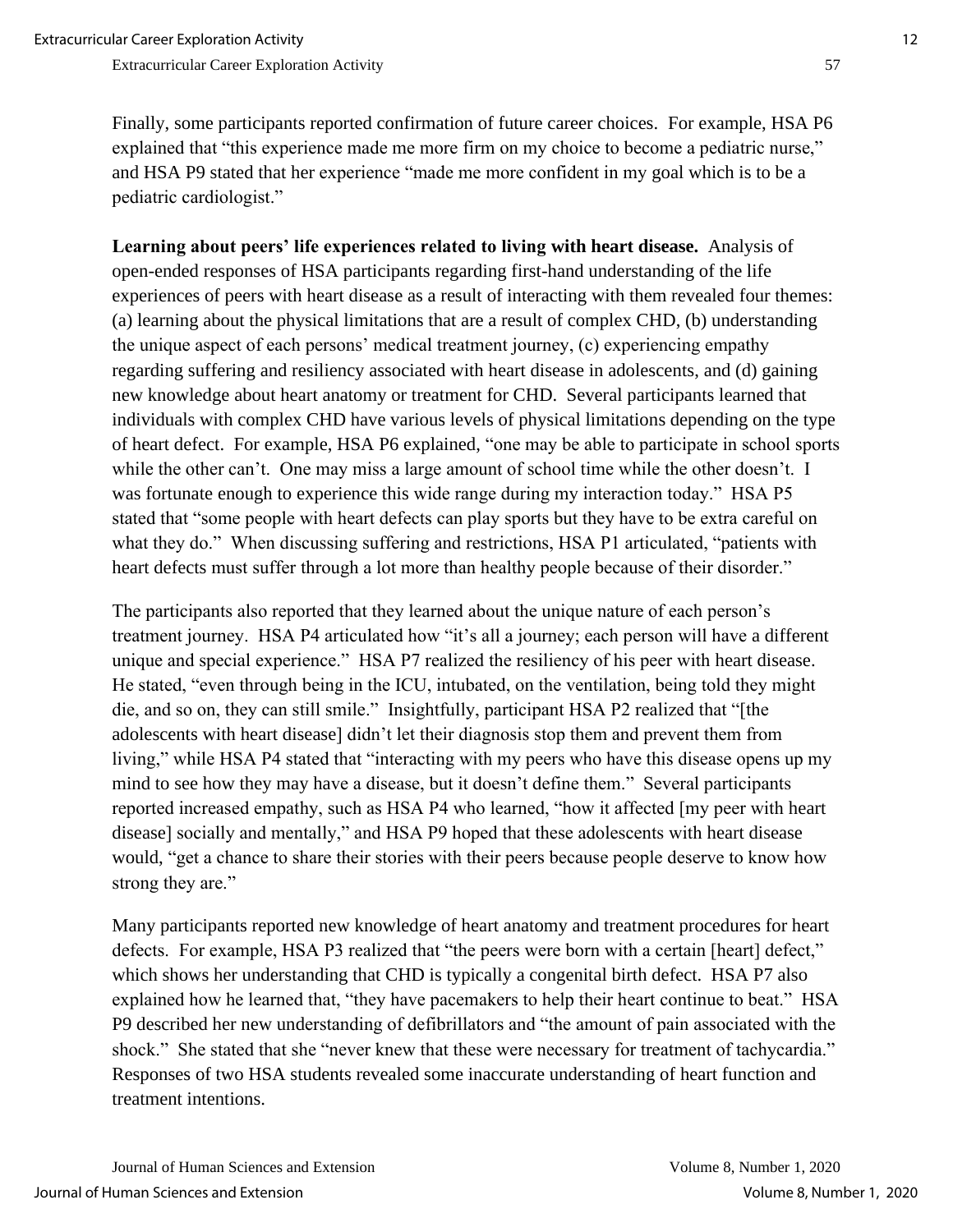**BOC as a tool for communicating a complex medical journey.** HSA participants reported learning several aspects about the BOC program such as how (a) the beads served as a new type of communication tool and made sharing easier for the adolescents with heart disease, (b) the program provided comfort and encouragement to the BOC members, and (c) each adolescent with heart disease had their own unique medical treatment journey. HSA P7 stated, "each BOC symbolize something that patient has been through," while HSA P4 said, "the program creates a way for these peers to tell a story and have something they can hold on to and share." HSA P9 explained, "I learned what different beads meant . . . the abundance of one color made me see what [medical treatment] the child has been through the most."

**The overall value of interacting with a peer with heart disease.** Analysis of open-ended responses regarding their overall perceptions and feelings about interacting with a peer with heart disease revealed two themes: (a) insight and affirmation related to the experience and (b) comparison of the experiences of adolescents with heart disease to their own life experiences. First, participants reported gaining new knowledge and understanding because of this experience and summarized their experience as "heartwarming," "insightful," "informative," and "helpful." HSA participants felt that listening directly to the adolescent with heart disease was helpful and allowed for a new level of understanding of their unique medical treatment journeys. HSA participants also realized the resiliency of adolescents with CHD; HSA P6 referred to them as "courageous children." HSA P7 explained that it was "heartwarming" to know that "even through the pain they suffer, they can still smile." HSA participants' comments regarding this extracurricular learning activity revealed that they were grateful for the experience and wanted to listen to more than two peers tell their stories. They hoped other high school students would get a similar experience of listening to peers with chronic illnesses share their stories and noted that this experience reinforced their career goals. For example, HSA P2 stated that "this experience will never be forgotten," and HSA P4 explained that "I want to encourage and help others like my peers. . . . This only furthers my compassion of going to school to be in the health field."

Second, the participants compared the experiences of the adolescents with heart disease to their own life experiences and described the emotions associated with that comparison. HSA P5 explained that it "felt good to interact with people with a different journey in life . . . some of the things they told me made me think about my life and things I need to change." He reinforced again, "there are more things in this world that people should worry about besides themselves." HSA P7 reported that "it was heartwarming to know how fortunate I truly am."

# **The Perceptions of Adolescents with Heart Disease about this Interaction with HSA Peers**

In this section, we report the findings of how adolescents with heart disease described their experience of sharing their unique medical treatment journey with the HSA participants. They were aware that they would interact with high school peers interested in healthcare careers during phase two of the study. They unanimously summarized their interactions with HSA peers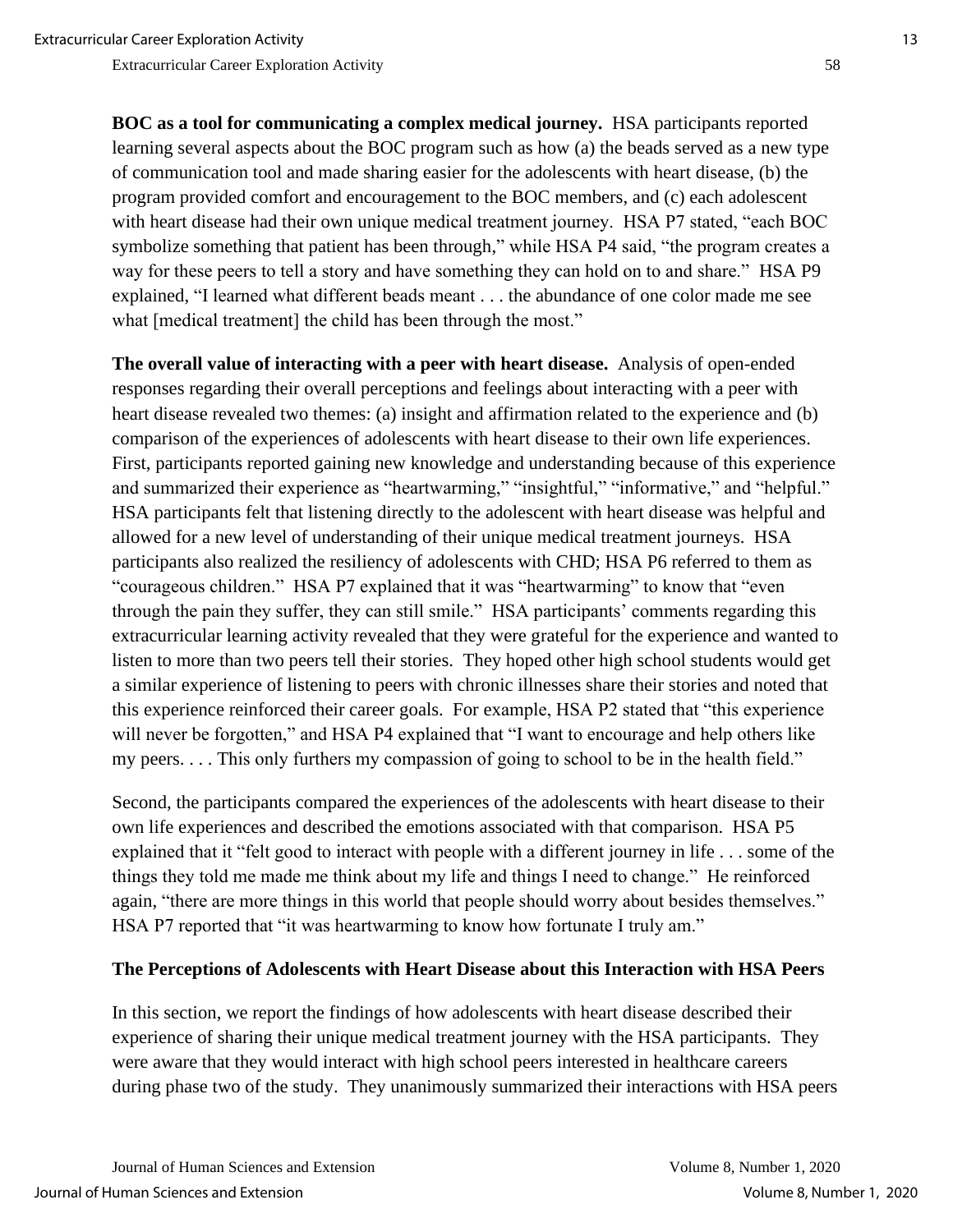as enjoyable and feeling like their "teachers." The adolescents with heart disease felt that they had the opportunity to share valuable information with the HSA students, which will be helpful for their HSA peers' learning and healthcare career goals. While two adolescents with heart disease reported feeling somewhat nervous initially, they both reported talking freely once they realized that their HSA peer "really liked listening [about their experiences]" and felt that "seeing the beads also helped them realize how much we've been through." One participant with heart disease explained that using the beads "made it a lot easier to tell . . . which bead means what, and what color means what, and it just helped me be able to explain, and I think help them understand more." He also reported that looking through his journal "helped me tell them what my diagnosis was . . . [and] what all my symptoms are." Another adolescent with heart disease said this interaction showed the HSA students that "people have [medical] conditions right beside them . . . it's not just when they come to the hospital." She continued, "I think it really helped them . . . see what other kids go through, like the problems other people have . . . [and] understand us more."

Overall, adolescents with heart disease appreciated the opportunity to share their medical treatment journey with peers interested in healthcare careers because it helped their peers learn something relevant to their future goals. They also appreciated that the HSA students were genuinely interested in talking with them and were sensitive. They also reported liking their peers' responses, such as seeing the different facial expressions or reactions of "shock." All adolescents with heart disease articulated their realization that they could meaningfully share their unique medical treatment journey to sensitize and help peers interested in healthcare careers. They felt a sense of pride in sharing their journey with their HSA peers. For example, a participant with heart disease said, "it was kind of fun to actually have people want to talk to me . . . and it's helping them . . . and I like teaching people that I know is smarter than me."

And another adolescent with heart disease expressed his feelings of pride as articulated below,

I think when I was talking to one of them . . . he was shaking his head, and you know he was like thinking . . . gathering up all the information I told him and storing it into his mind so that he can use it. And one of the girls her reaction . . . she was kind of like in a little bit of a shock . . . because she couldn't believe, you know, how intelligent and smart I was.

The adolescents with heart disease expressed that talking to peers about their medical treatment journey empowered them and that they were able to practice how to share their story in a way that is beneficial to both the storyteller and the listener.

#### **Discussion**

Our study adds to the literature by providing initial support that intentionally structured interactions with peers with chronic illnesses can become a useful career exploration oriented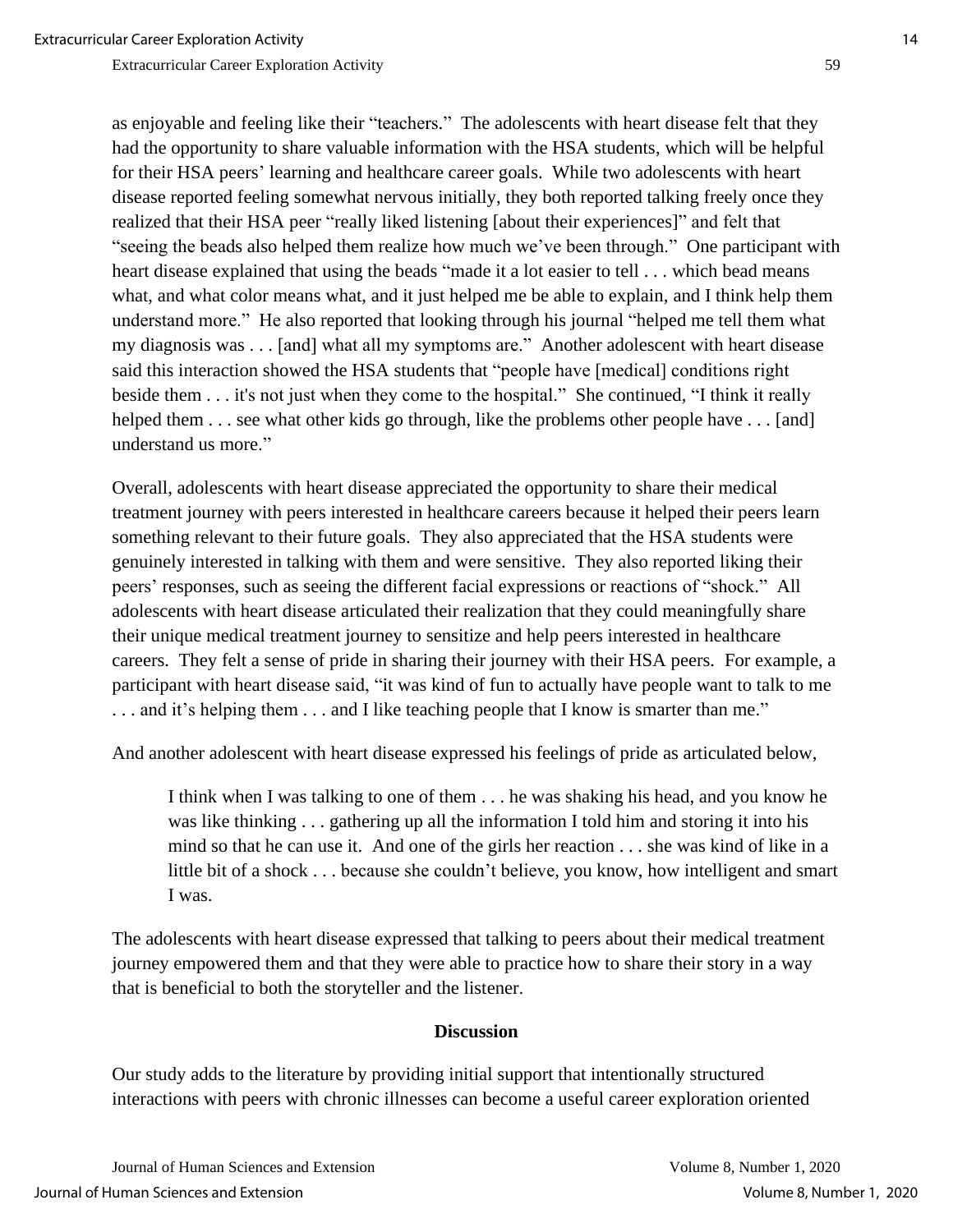extracurricular learning activity for high school students who are interested in healthcare careers. Our findings provided further insight regarding the three research questions in understanding (a) if planned interactions between a health sciences student and a peer with chronic illness were considered helpful for HOSA healthcare career-oriented learning outcomes, (b) what high school students interested in a healthcare career learned from interacting with peers with heart disease, and (c) how adolescents with heart disease described the experience of sharing their medical treatment journey with high school peers during a structured dyadic interaction session.

As conceptualized in the achievement goal theory, participation in experiences that engage students in career exploration in a meaningful way can lead to students feeling that they are adept and able to achieve their collegiate and career goals (Deemer & Ostrowski, 2010). In underscoring the connection between research and application, this study supports the PYD perspective on developing youth and promoting positive qualities and outcomes in their development (Lerner, 2017; Theokas & Lerner, 2006). Two-thirds of the HSA participants in our study said that listening to a peer with heart disease's medical treatment journey was a novel activity for them and it provided them with an opportunity to reflect on their career path in a new way. HSA participants reported several benefits including gaining first-hand knowledge, increasing their motivation and drive for their healthcare career goals, and becoming inspired to help others like their peers with heart disease. Participants reported some gains in all nine of the HOSA outcomes through this learning activity (HOSA – Future Health Professionals, 2017).

Through their focused interactions, HSA participants more specifically gained knowledge about CHD and its treatment options, as well as restrictions that can result from living with heart disease. Additionally, they were sensitized to the positive attitudes and resilience of their peers with heart disease. Reflections of HSA participants affirming that listening to peers' stories confirmed their career choices for them or, "made me think about my life and things I need to change," highlighted achievement outcomes such as persistence or choice. We can also speculate that since the participants were HSA students and were already interested in health careers, that interest could be the moderating factor in this mastery goals dynamic. This idea could be examined more specifically in future research. Additionally, after participating in this novel experience, HSA participants showed mastery as demonstrated by their understanding of basic CHD related knowledge, critical thinking (e.g., understanding that all adolescents with heart disease will not have the same level of limitations) or making inferences (e.g., reflecting that heart disease did not define their peers' identity).

Through their narratives, adolescents with heart disease discussed their diagnoses, symptoms, as well as healthcare experiences and events that changed their lives because of their illness, with the students who were interested in healthcare careers. The narratives allowed the HSA students to build empathy by better understanding the life and medical experience of the adolescents with heart disease. Our study suggests that the narratives of the adolescents with heart disease allowed the HSA students to gain a new perspective regarding how some adolescents with this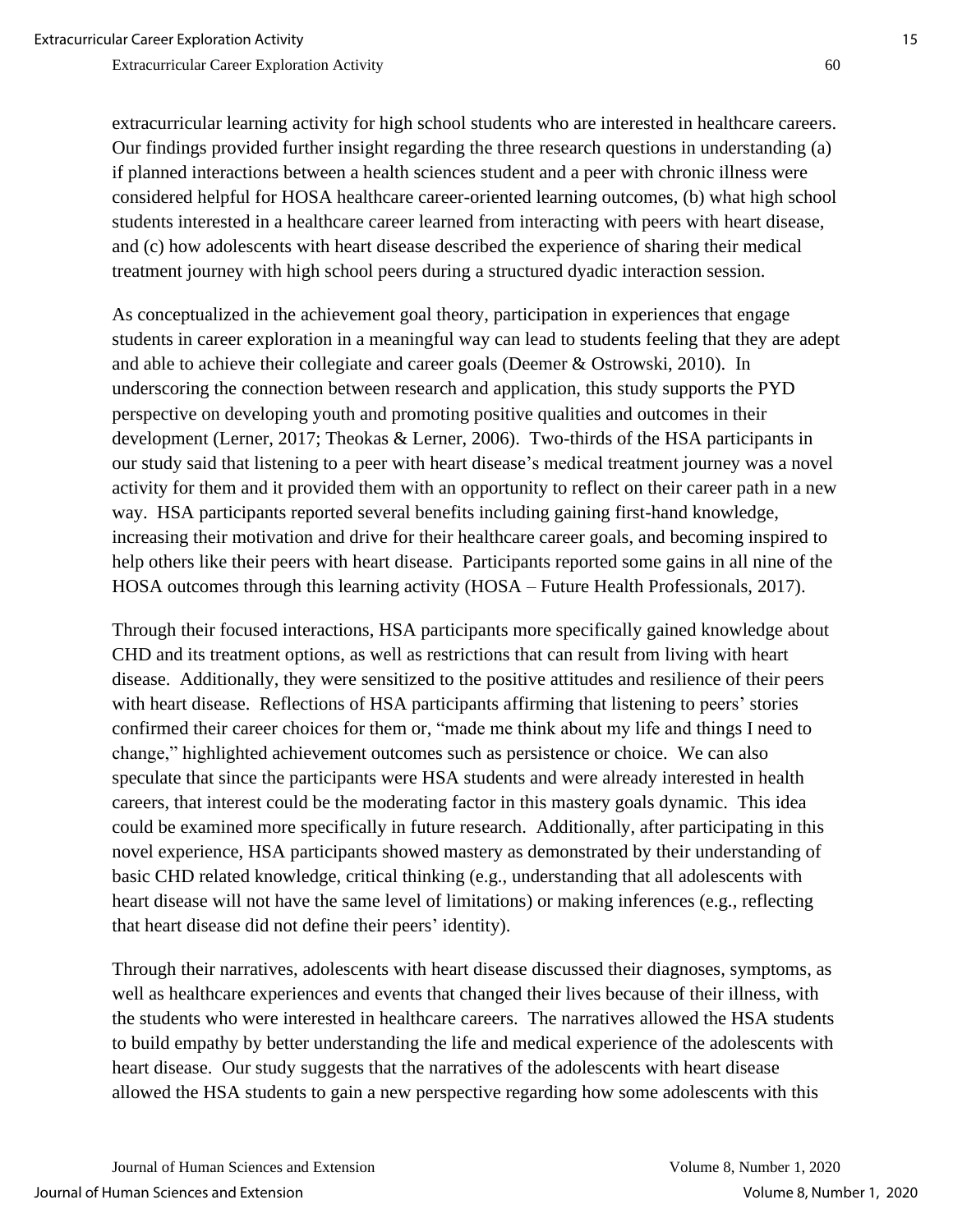chronic health condition defined their illness and how the disease affected their identity. They also realized how their peers are living and coping with heart disease. Our findings support Charon's (2004) observations regarding the importance of narrative medicine, considering that the HSA students were able to authentically engage with the adolescents with heart disease and affirm their experiences. Effective medical professionals must develop the skills required to engage in an authentic manner and genuinely listen to and understand other peoples' stories. These skills allow professionals to build rapport as they learn more about their patients' physical and therapeutic needs, as well as affirm their experiences (Charon 2001; Easton & Atkin, 2011; Haigh & Hardy, 2011). Through this research experience, we provided the HSA students an opportunity to practice crucial listening skills that will become necessary for them when they pursue healthcare careers in the future.

Exploratory orientation is a process in which individuals deliberately engage in internal or external action of seeking and processing information in relation to the self (Flum & Kaplan, 2006). Notably, because of participating in this planned relational dyadic interaction, the HSA students were able to compare their own life experiences with those of peers living with a chronic health condition. This activity can be viewed as an outcome of processing information in relation to self and the creation of self-relevant meaning, which in turn may have an integrative effect that could impact their overall development. Flum and Kaplan (2006) state that in the 21st-century job environment, individuals must have the capability to engage in activities in which they can relate their experiences to their own identity and respond flexibly to future career opportunities. The HSA participants appeared to address their realization of the importance of listening to their future patients. They may have participated in this experience while thinking about their career aspirations, but along with more insight into their future career, they also gained perspective on how it felt to be listening to a peer with a chronic illness.

Through the lens of the achievement goal theory, our findings suggest that HSA students had an increased likelihood of considering the task of listening to peers' medical treatment journey as contextually meaningful. This learning activity posed a mastery goal for them and could contribute toward adaptive motivational patterns, concentrating on developing competence and focusing on continued self-improvement (Deemer & Ostrowski, 2010; Dweck & Leggett, 1988). From the Five Cs model of PYD, our findings suggest that through the structured peer dyadic exchanges with peers living with chronic illnesses, high school students can become meaningfully engaged in a healthcare career exploration activity to promote their sense of caring, competence, and connection. On the other hand, the adolescents with chronic illnesses can practice communication skills toward reducing their isolation in school, and thus potentially enhancing their confidence and sense of connection with peers.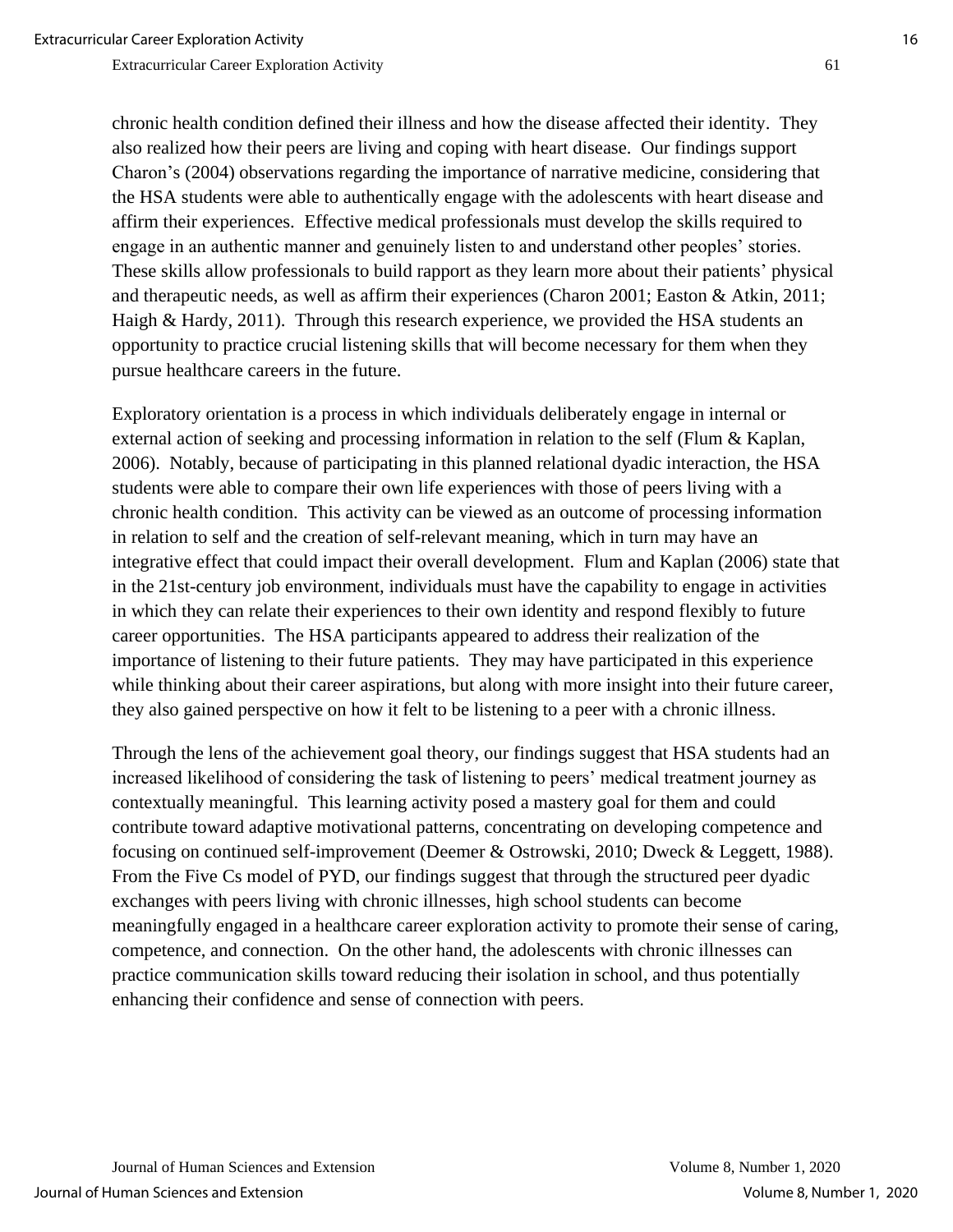By providing more guidance and deliberating how the relationship of this type of learning activity (i.e., listening to peers' medical treatment journey and living with a chronic illness) and insights gained from it relates to their future career aspirations, HSA coordinators can more proactively help high school students recognize these meaningful connections. For example, it could be reinforced to the HSA students that to better serve their future patients, they must be able to actively listen to their clients, as well as engage with their stories in a genuine and nonjudgmental way (Easton & Atkin, 2011). It is also critical for them to develop empathy as they learn to see the world from someone else's perspective (Haigh & Hardy, 2011).

Health science organization administrators in high schools can create more organized and intentional opportunities for their student members to interact with peers with chronic illnesses. Collaboration between school-based professionals (e.g., HSA coordinators, school counselors, school nurses), and pediatric psychosocial providers (e.g., child life specialists, social workers) to identify adolescents with chronic health conditions willing to participate in such peer dyadic exchange opportunities could be mutually beneficial for both the HSA students and the adolescent with the chronic condition. In the same token, child life specialists could reach out to HSA coordinators to create similar dyadic exchange experiences for their patients who might benefit from it. Also, if high school administrators, counselors, and educators are aware of narrative medicine tools, it allows these school staff to potentially discuss the benefits of such resources to students with chronic healthcare needs. School staff could partner with psychosocial healthcare providers, such as child life specialists working at local children's hospitals, to help their students access such resources.

# **Limitations and Research Implications**

While the findings of this novel extracurricular learning activity are noteworthy, the small sample recruited through convenience sampling techniques limits generalizability to other populations. A pre-post intervention study design with greater randomized sampling of student dyads could increase the generalizability of this type of extracurricular learning activity. The one-time intervention and its immediate evaluation did not allow for measuring a sustained impact and level of commitment to healthcare career preparation due to this learning activity. Another limitation is that researchers did not bring the HSA participants together with their HSA high school coordinator after their individualized interactions for a group discussion regarding what each participant learned from their peer interactions. This approach would allow for further processing and consideration of career goals in a focused educational environment as well as assist with clarifying any misconceptions the students may have. Including adolescents with different illnesses or disabilities to share their medical journey experiences could provide new information and understanding for HSA students.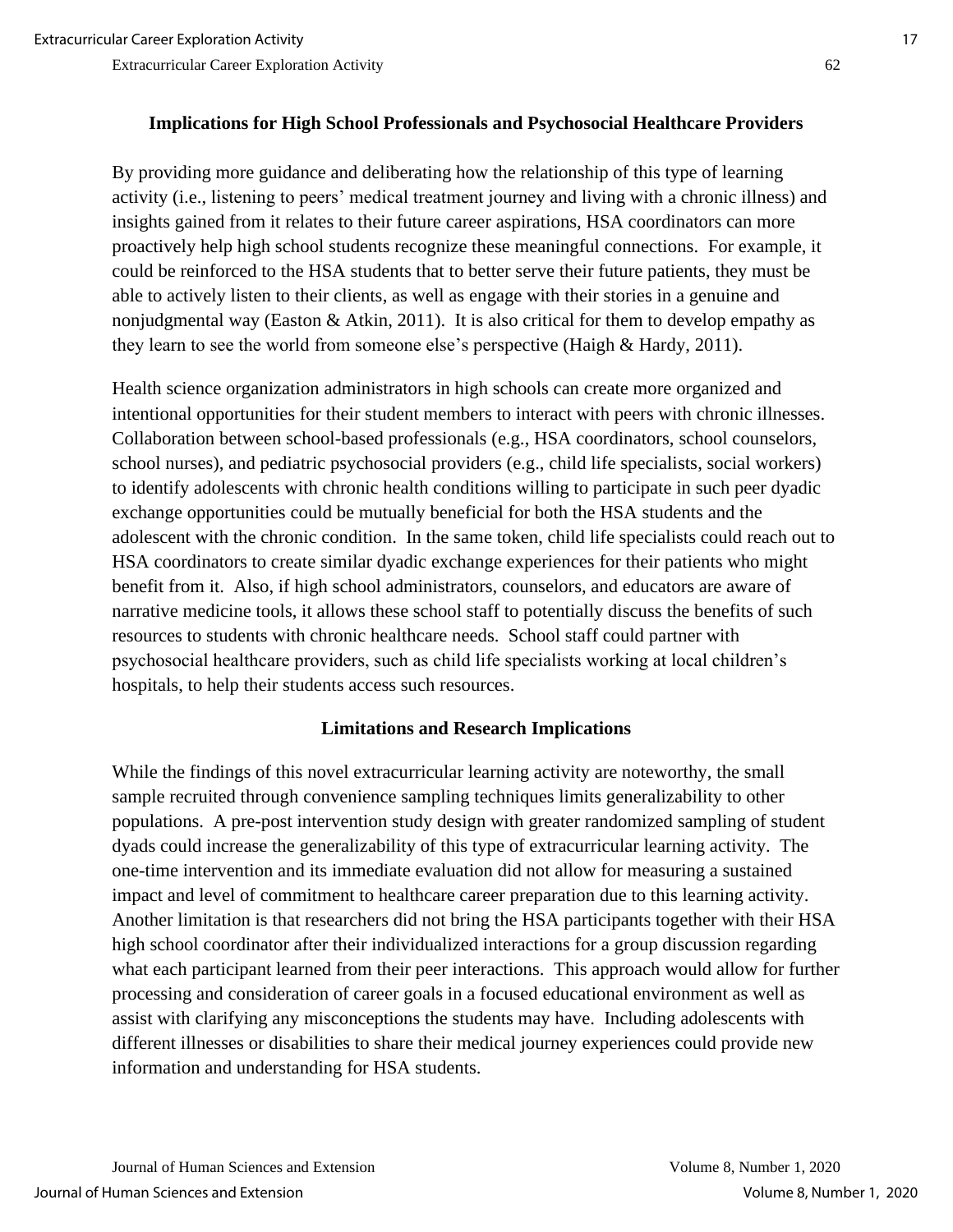# **Conclusions**

To summarize, our innovative approach of pairing HSA students who are motivated to learn about healthcare careers with adolescents who have chronic illnesses and are open to sharing their healthcare journeys appears to benefit both sets of youth. Our findings merit the awareness and efforts of high school professionals to consider planned peer dyadic exchanges between students interested in healthcare careers and adolescents with chronic illnesses as a potential healthcare career exploration activity toward cultivating more sensitive healthcare practitioners. Also, high school professionals and psychosocial healthcare providers can collaboratively facilitate planned dyadic exchanges to allow adolescents with chronic illnesses to practice communication skills toward reducing their isolation in school and empowering them to take ownership of their unique medical treatment journeys.

# **References**

- Årdal, E., Holsen, I., Diseth, A., & Larsen, T. (2018). The five Cs of positive youth development in a school context; gender and mediator effects*. School Psychology International, 39*(1), 3–21. doi:10.1177/0143034317734416
- Beads of Courage. (2015). *Beads of courage program protocol: Making healing happen through narrative medicine. Helping children cope with serious illness record, tell and own their story of courage*. Retrieved from https://www.beadsofcourage.org/the-beads-of-courageprogram/
- Charon, R. (2001). Narrative medicine: A model for empathy, reflection, profession, and trust. *JAMA, 286*(15), 1897–1902. doi:10.1001/jama.286.15.1897
- Charon, R. (2004). Narrative and medicine. *The New England Journal of Medicine, 350*(9), 862– 864. doi:10.1056/NEJMp038249
- Compas, B. E., Jaser, S. S., Dunn, M. J., & Rodriguez, E. M. (2012). Coping with chronic illness in childhood and adolescence. *Annual Review of Clinical Psychology, 8*, 455–480. doi:10.1146/annurev-clinpsy-032511-143108
- Connolly, D., Rutkowski, M., Auslender, M., & Artman, M. (2002). Measuring health-related quality of life in children with heart disease. *Applied Nursing Research, 15*(2), 74–80. doi:10.1053/apnr.2002.29525
- Damon, W. (2004). What is positive youth development? *The Annals of the American Academy of Political and Social Science, 591*(1), 13−24. doi:10.1177/0002716203260092
- Deemer, S. A., & Ostrowski, M. (2010). Students' perceptions of a program for exploring postsecondary options. *American Secondary Education, 38*(3), 79–94.
- Delamare, J. (2014). *Can journal writing improve the condition of the chronically ill? A review of the literature*. Retrieved from http://diggingdeep.org/wp-content/uploads/white-paper-FINAL.pdf
- Dweck, C. S., & Leggett, E. L. (1988). A social-cognitive approach to motivation and personality*. Psychological Review, 95*(2), 256–273. doi:10.1037/0033-295X.95.2.256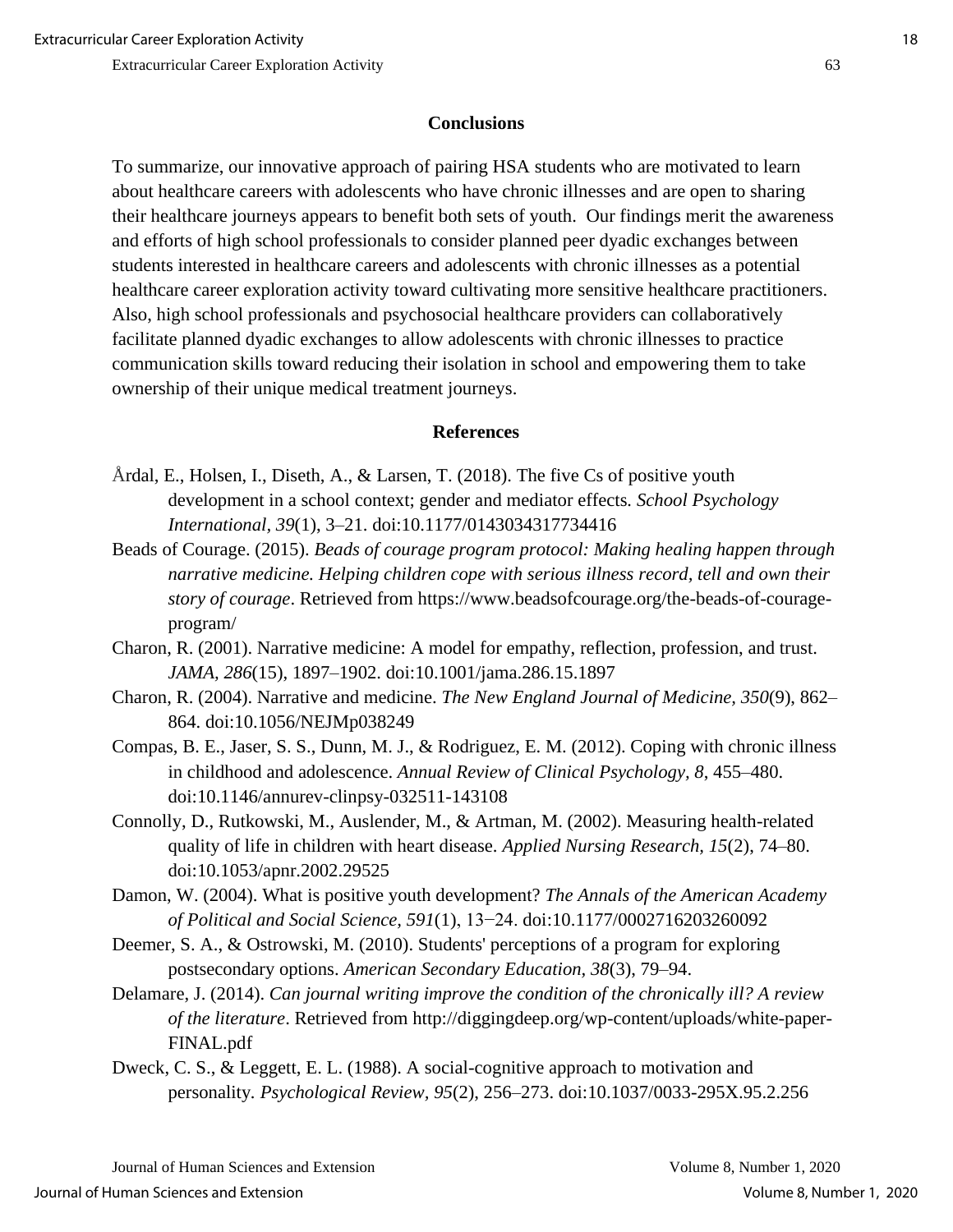- Easton, A., & Atkin, K. (2011). Medicine and patient narratives. *Social Care and Neurodisability, 2*(1), 33–41. doi:10.5042/scn.2011.0082
- Flum, H., & Kaplan, A. (2006). Exploratory orientation as an educational goal. *Educational Psychologist, 41*(2), 99–110. doi:10.1207/s15326985ep4102\_3
- Haigh, C., & Hardy, P. (2011). Tell me a story a conceptual exploration of storytelling in healthcare education. *Nurse Education Today, 31*(4), 408–411. doi:10.1016/j.nedt.2010.08.001
- Harley, C. M. (2013). A win for science: The benefits of mentoring high school students in the lab. *Journal of Undergraduate Neuroscience Education: JUNE: A Publication of FUN, Faculty for Undergraduate Neuroscience, 12*(1), E1–E5.
- HOSA Future Health Professionals. (2017). Guide to organizing and managing a HOSA chapter. *HOSA Handbook* (Section C). Retrieved from http://www.hosa.org/sites/default/files/Section%20C%202017%20Final.pdf
- Klosinski, M. G., & Farin, E. (2015). Communication preferences of chronically ill adolescents: Development of an assessment instrument. *Psychological Assessment, 27*(3), 1053–1059. doi:10.1037/a0038699
- Lawson, M. A., & Masyn, K. E. (2015). Analyzing profiles, predictors, and consequences of student engagement dispositions. *Journal of School Psychology, 53*(1), 63–86. doi:10.1016/j.jsp.2014.11.004
- Lerner, R. M. (2017). Commentary: Studying and testing the positive youth development model: A tale of two approaches. *Child Development, 88*(4), 1183–1185. doi:10.1111/cdev.12875
- Nwankwo, M. C. & Okoye, K. R. E. (2015). Influence of college clubs in increasing students' interest and achievement in Nigerian post-primary schools as perceived by science students. *Journal of Education and Practice, 6*(18), 184–193.
- Ross, L. F., Loup, A., Nelson, R. M., Botkin, J. R., Kost, R., Smith, G. R., Jr., & Gehlert, S. (2010). The challenges of collaboration for academic and community partners in a research partnership: Points to consider. *Journal of Empirical Research on Human Research Ethics, 5*(1), 19–31. doi:10.1525/jer.2010.5.1.19
- Shearer, K., Rempel, G. R., Norris, C. M., & Magill-Evans, J. (2013). "It's no big deal": Adolescents with congenital heart disease. *Journal of Pediatric Nursing, 28*(1), 28–36. doi:10.1016/j.pedn.2012.03.031
- Suris, J. C., Michaud, P. A., & Viner, R. (2004). The adolescent with a chronic condition. Part I: Developmental issues. *Archives of Disease in Childhood, 89*(10)*,* 938–942. doi:10.1136/adc.2003.045369
- Swanson, C. B. (2002). Spending time or investing time? Involvement in high school curricular and extracurricular activities as strategic action. *Rationality and Society, 14*(4), 431–471. doi:10.1177/1043463102014004002